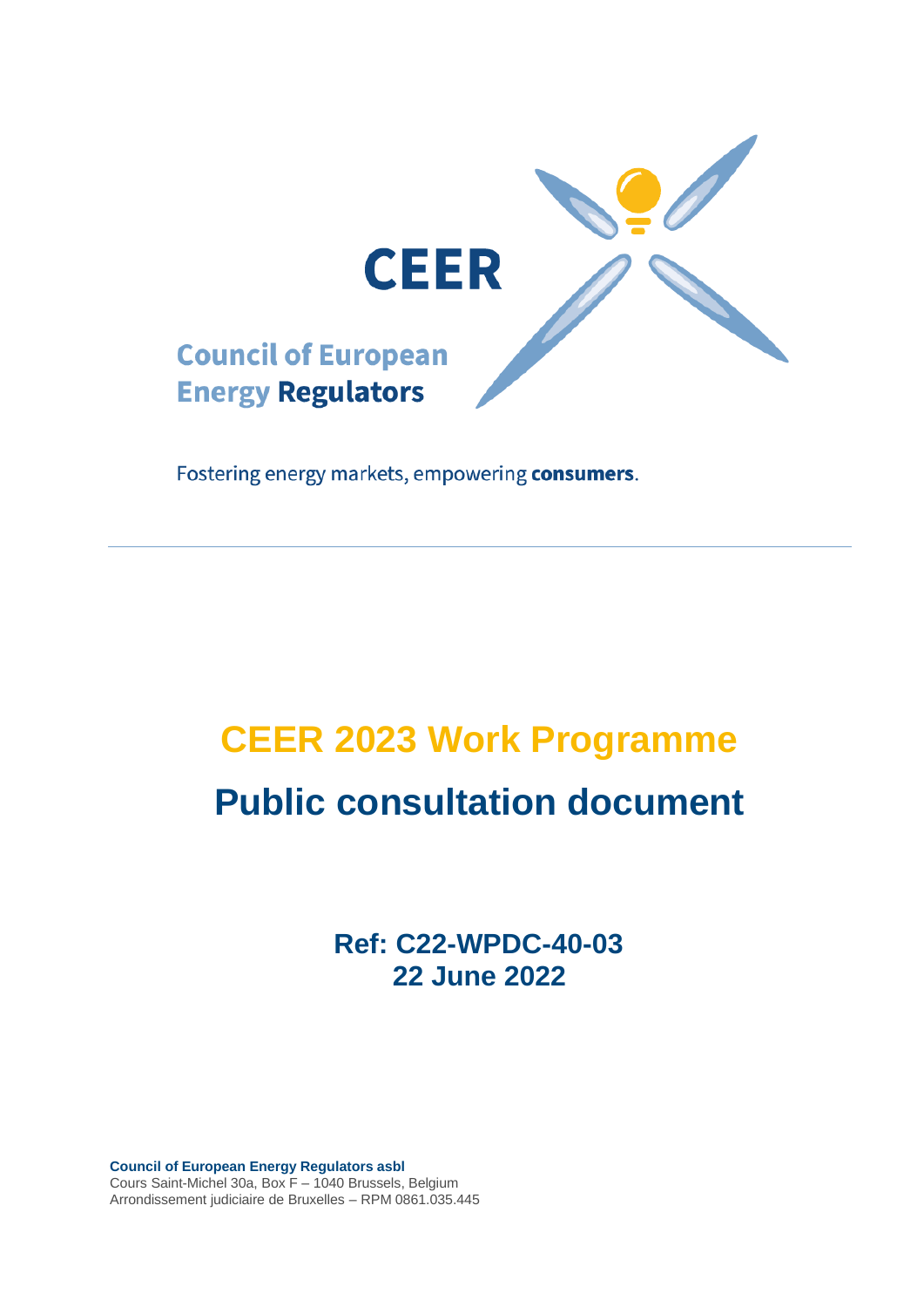

### **INFORMATION PAGE**

#### **Abstract**

CEER is looking for feedback on the proposed items of its 2023 Work Programme. The development of CEER's annual work programme is guided overall by the CEER "Empowering Consumers for the Energy Transition" Strategy for the period 2022- 2025.

#### **Target audience**

Energy suppliers, traders, electricity and gas customers, electricity and gas industry, consumer representative groups, network operators, Member States, academics and all other interested parties.

#### **How to respond to this consultation**

#### Deadline: **12 August 2022**

This public consultation is carried out through a dedicated **[online questionnaire](https://www.ceer.eu/2023-wp)** on the Council of European Energy Regulators' website. No login is required.

If you have any queries relating to this consultation paper or the online consultation, please contact:

CEER Secretariat Tel. +32 (0) 2788 73 30 Email: [brussels@ceer.eu](mailto:brussels@ceer.eu)

All responses except confidential material will be published on the website [www.ceer.eu](http://www.ceer.eu/)

#### **Treatment of confidential responses**

In the interest of transparency, the Council of European Energy Regulators (CEER):

- i. will list the names of all respondents or, alternatively, make public the number (but not the names) of entirely confidential responses received;
- ii. request that any respondent requesting confidentiality submit those confidential aspects of their response by marking them as "confidential" in the online questionnaire. CEER will publish all parts of responses that are not marked confidential.

This CEER public consultation is carried out in line with the [Guidelines on CEER´s Public](https://www.ceer.eu/documents/104400/3743733/C07-EP-16-03_PC-Guidelines_Rev_May2018/98d2da67-768c-ab01-1033-85fe47c173e2)  [Consultation Practice.](https://www.ceer.eu/documents/104400/3743733/C07-EP-16-03_PC-Guidelines_Rev_May2018/98d2da67-768c-ab01-1033-85fe47c173e2)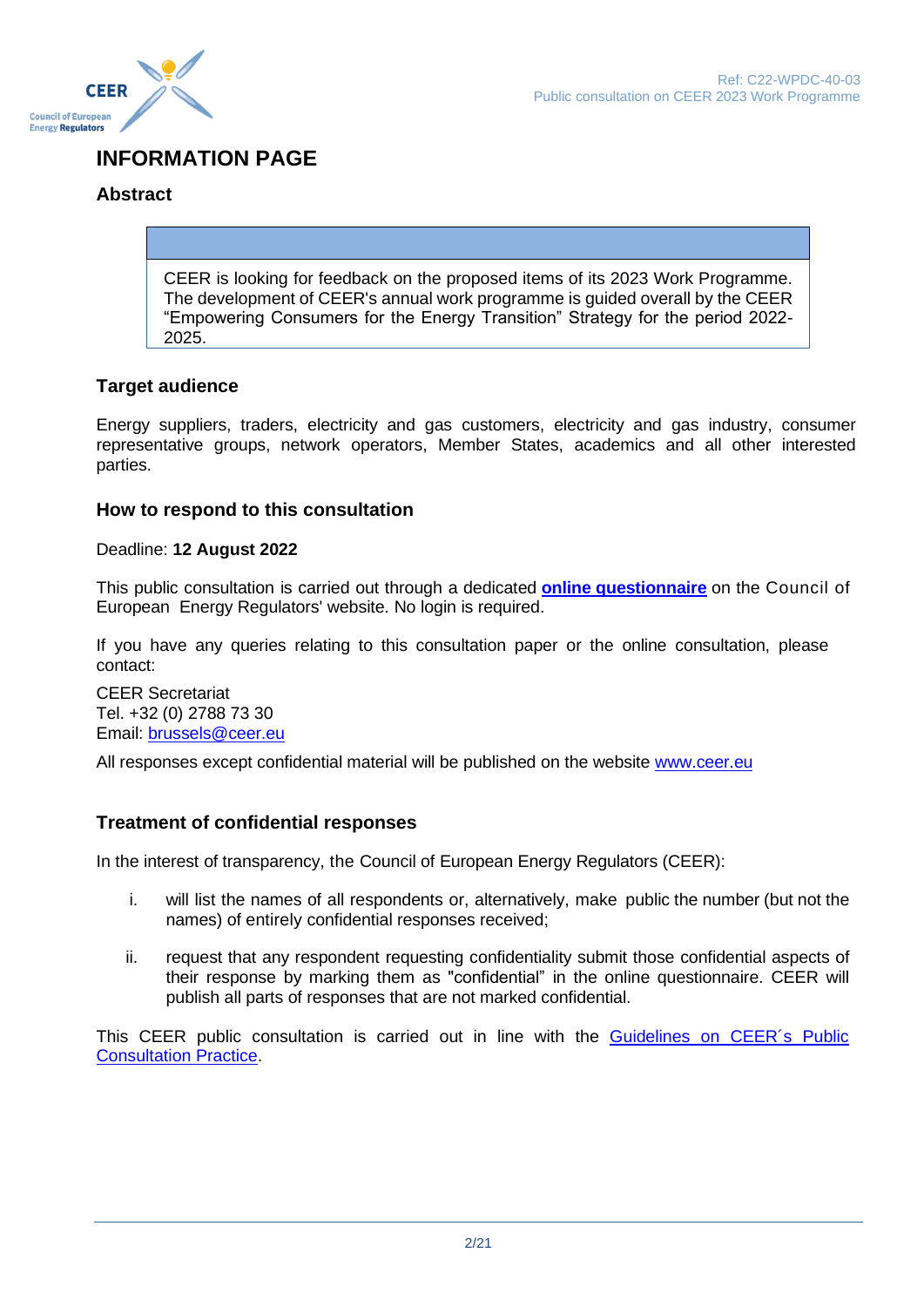

## **Table of Contents**

| 2. |  |
|----|--|
|    |  |
|    |  |
|    |  |
|    |  |
|    |  |
|    |  |
|    |  |
|    |  |
| 4. |  |
| 5. |  |
|    |  |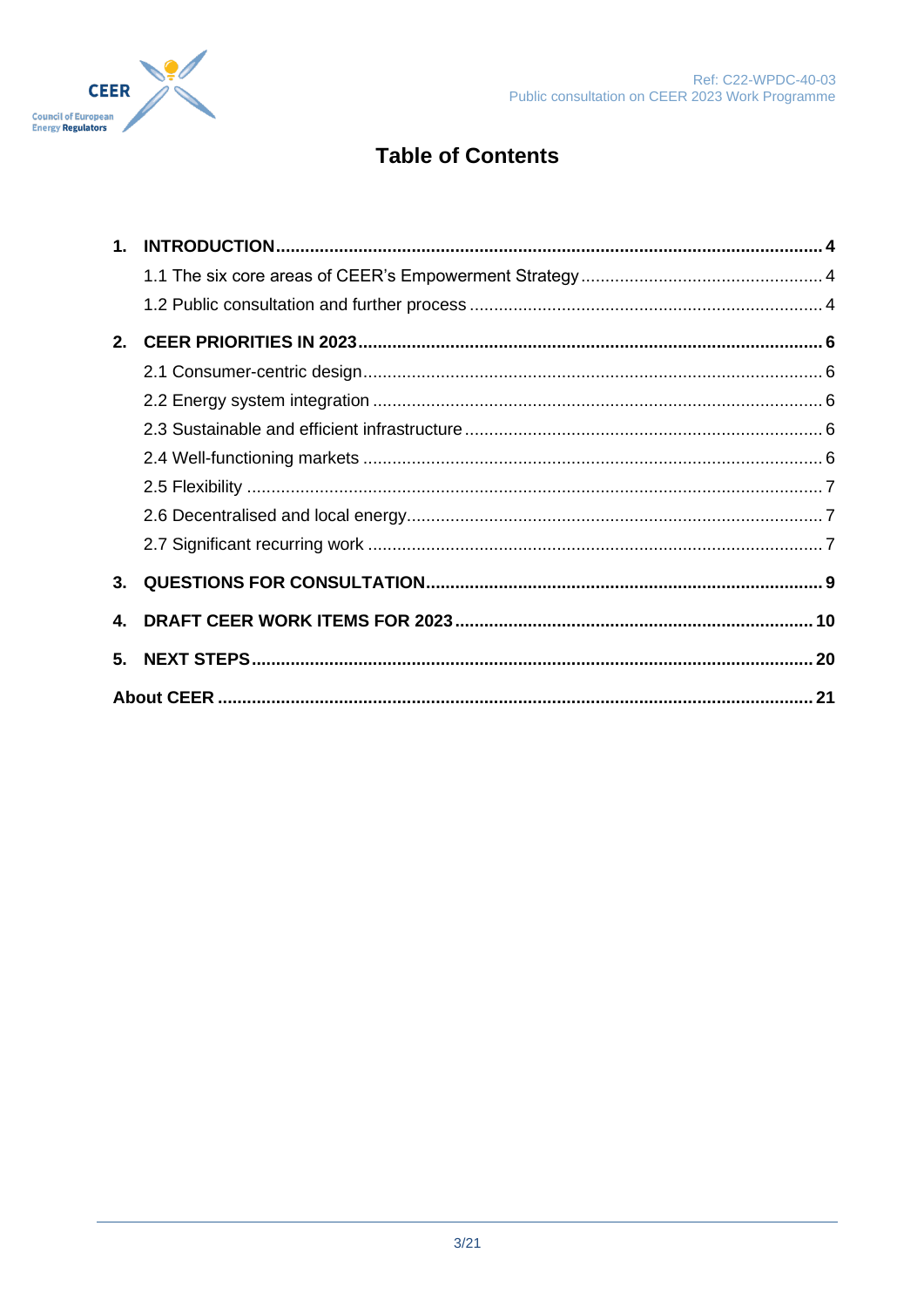

#### <span id="page-3-0"></span>**1. INTRODUCTION**

Each year, CEER prepares a work programme which seeks to meet the challenges posed by energy market developments. It is important that CEER identify topics which enhance regulation with the aim of improving the operation of energy markets to the benefit of consumers. Our 2023 Work Programme is shaped by the CEER "Empowering Consumers for the Energy Transition" (Energy Transition) Strategy.

Based on the new Energy Transition Strategy CEER's work programmes for the period 2022-2025 will prioritise activities that contribute to implementing six core areas (below) derived from the strategic statement and to achieving our strategic aims more generally. CEER deliverables and activities should contribute, directly or indirectly, to outcomes that further these goals. In the following chapters the elements of the new Strategy are described in more detail. The logic of the Strategy is highlighted in a two-part diagram found in the Strategy document. The complete strategy document can be found [here.](https://www.ceer.eu/documents/104400/-/-/4a783339-46cb-1e8c-c3de-c0fe7ea52076)

#### <span id="page-3-1"></span>**1.1 The six core areas of CEER's Empowerment Strategy**

CEER has adopted a forward-looking consumer-centric "Empowering consumers for the energy transition" Strategy for the period 2022-2025. The six core areas of CEER's Empowering Strategy are:

- Consumer-centric design;
- Sustainable and efficient infrastructure;
- Well-functioning markets;
- Energy system integration;
- Flexibility;
- Decentralised and local energy.

The six core areas of the CEER strategy are meant to further one overall goal, which is Empowering consumers for the energy transition.

The six core areas are the main drivers of our proposed 2023 Work Programme work items and provide the rationale for most of our work until the end of 2023. This draft 2023 Work Programme clearly identifies the core areas to which each deliverable contributes (see the work items listed below). Many of the work items contribute to more than one core area.

Alongside the work driven by the strategy, a significant part of CEER's work remains every year. This is the monitoring and benchmarking work realised with other partner organisations such as the EU [Agency for the Cooperation of Energy Regulators](https://www.acer.europa.eu/) (ACER) or the [Energy Community](https://www.energy-community.org/aboutus/institutions/ECRB.html)  [Regulatory Board](https://www.energy-community.org/aboutus/institutions/ECRB.html) (ECRB). It also involves work in the international area or other events and initiatives. The recurring work for 2023 is explained in more detail under the heading 2.7.

#### <span id="page-3-2"></span>**1.2 Public consultation and further process**

Regulators, working through CEER, focus on a number of key areas which are important to advancing energy markets and improving their effective operation to the benefit of consumers.

CEER sees stakeholder consultation as important both in setting our priorities for the year ahead and in the subsequent development of our work in 2023. All interested parties are therefore invited to participate in this consultation and **submit their comments by 12 August 2022**.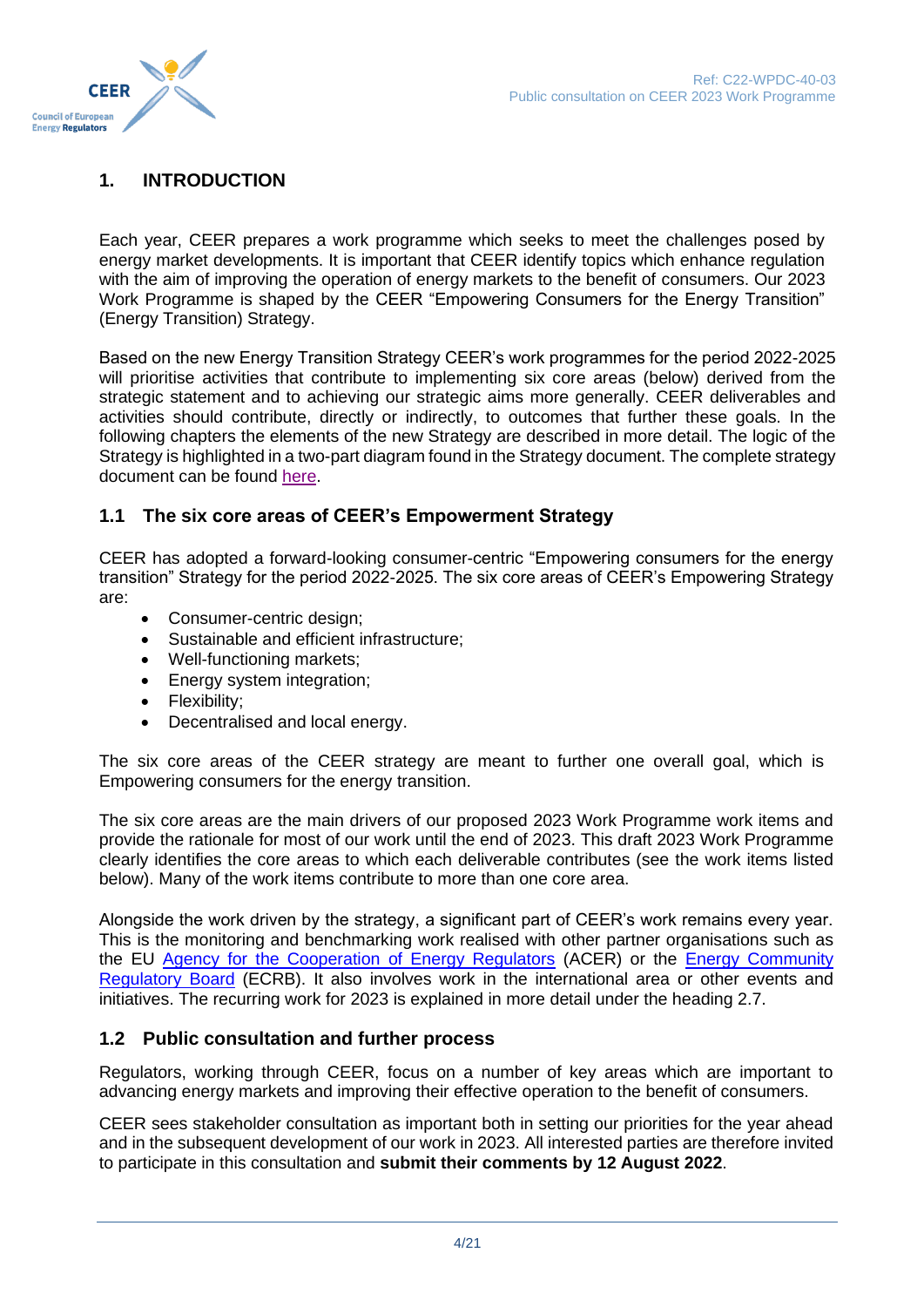

Stakeholders are invited to participate in the public consultation via a dedicated online questionnaire on th[e public consultation page of the CEER website.](https://www.ceer.eu/2023-wp) Please note that only answers submitted via the online questionnaire will be taken into consideration. No special registration or password is needed to access the online questionnaire.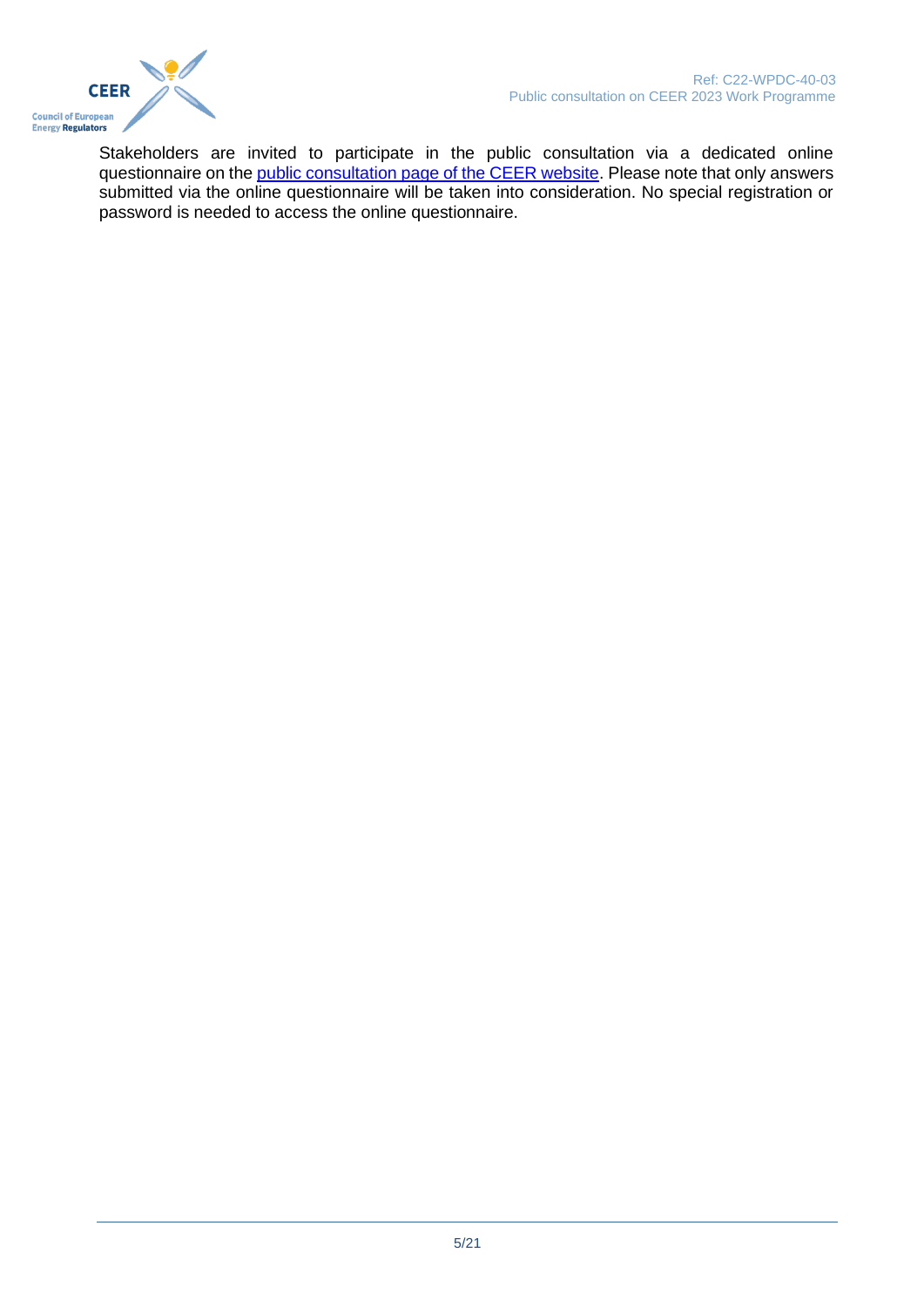

#### <span id="page-5-0"></span>**2. CEER PRIORITIES IN 2023**

Like other organisations, CEER must prioritise its work so that scarce resources can be used most effectively. CEER's Strategy provides the overall framework for our work for the period running from 2022-2025.

Therefore, CEER priorities in 2023 are:

- Consumer-centric design;
- Energy system integration;
- Sustainable and efficient infrastructure;
- Well-functioning markets;
- Flexibility:
- Decentralised and local energy; and
- Significant recurring work.

#### <span id="page-5-1"></span>**2.1 Consumer-centric design**

For consumers, CEER will investigate energy crisis measurements focusing on lessons learnt to evolve the retail market in general and the consumer protection in general. Also, on the consumer side, green transition policies should help reduce their carbon footprint, improve energy efficiency, especially in buildings, and speed up the transformation of energy markets by enabling the takeup of new technologies, sustainable energy carriers and new business models. At the same time, consumers stand to benefit from greater flexibility and digitalisation. This will contribute to decarbonisation at least cost and help the energy system to cope with a much higher degree of electrification and increased production of electricity from renewable sources.

#### <span id="page-5-2"></span>**2.2 Energy system integration**

An integrated energy system is one which considers the adequacy of all the available resources for a secure supply – irrespective of the future energy mix – and manages supply and demand in the most cost-effective manner. The development of new technologies, such as renewable and low-carbon gases, drives the emergence of new market trends and solutions. By way of example, we note the possibility for a single facility to use waste to produce electricity, (decarbonised) heating and clean gases, illustrating the potential of optimising previously separate processes and energy carriers.

#### <span id="page-5-3"></span>**2.3 Sustainable and efficient infrastructure**

This expanded view of the energy system naturally bears major challenges for existing and future infrastructure decisions. The current roles and responsibilities must be reviewed. An effective regulatory framework at the EU level is needed to ensure a level playing field for new solutions whilst removing barriers to entry.

#### <span id="page-5-4"></span>**2.4 Well-functioning markets**

Energy commodity prices have reached unprecedented high levels across Europe. While various factors have contributed to the high energy prices in Europe, the main driver is the dramatic increase of the price of natural gas. One of the focus areas should be security of systems and supply as well as reliability, therefore LNG projects are planned to be analysed.

Also, we are currently facing an evolution of the energy markets without precedent. We are moving towards (a) more integrated and, concurrently, more-decentralised market(s), with the entry onto the scene of various actors whose roles are still to be defined. In fact, whilst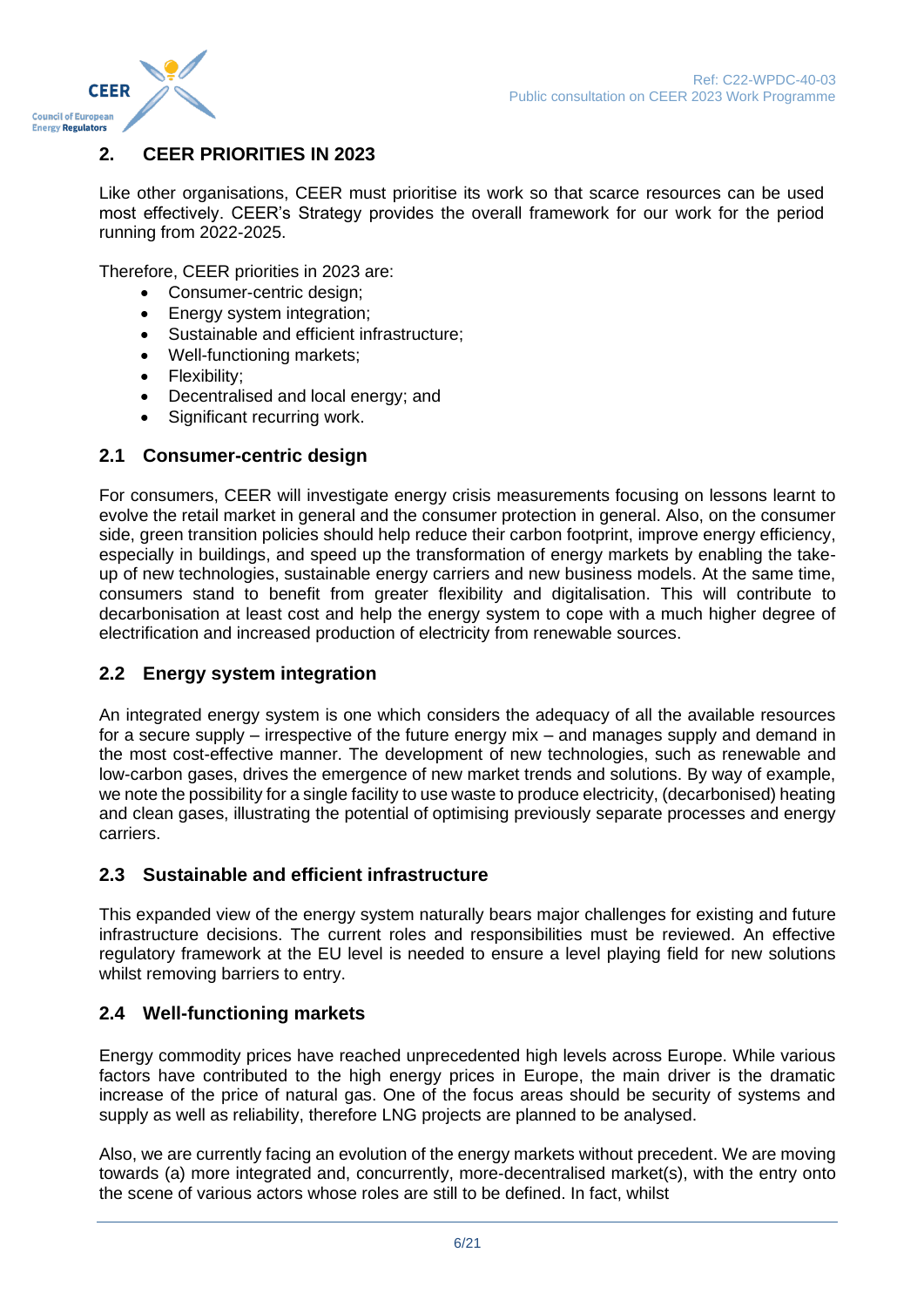

maintaining the pressure to integrate the markets at a European level, there is a concurrent and greater participation of distributed energy resources managed by aggregators, contributing to an increasing use of the flexibility available at the local level.

#### <span id="page-6-0"></span>**2.5 Flexibility**

Following the Clean Energy Package, we need to organise electricity markets in a more flexible manner and to fully integrate all market players in decentralised markets – including producers of renewable energy and providers of new energy services, energy storage and flexible demand. This also requires the modernisation of distribution networks and their development into smart grids in order to enable decentralised generation and energy efficiency. This then calls for increased digitalisation. This in turn requires ensuring adequate protection against cybersecurity risks by implementing suitable rules. This also means developing specific measures for setting up simplified and streamlined authorisation procedures for small decentralised and/or distributed generation. Finally, this implies market-based incentives to unlock the market for demand-response.

#### <span id="page-6-1"></span>**2.6 Decentralised and local energy**

In order to be effective, the energy transition needs to include consumers themselves in the process. It must recognise and respect consumer needs and choices, guaranteeing their rights and supporting the most vulnerable. At the same time, it must provide consumers with the necessary tools and framework for them to participate in efforts to achieve a sustainable and carbon-neutral society.

#### <span id="page-6-2"></span>**2.7 Significant recurring work**

Some of our work is recurring precisely because there is a high public interest in it and/or it is appreciated by our member NRAs. Customers are at the very core of CEER's Strategy, and thus always a focus of CEER, therefore consumer issues are enshrined in the 2023 Work Programme. CEER will also organise its annual Customer Conference in 2023.

CEER will continue its international relations with regulators across Europe and the world.

- CEER will continue to work with the European Bank for Reconstruction and Development (EBRD) to expand CEER expertise beyond that of its member NRAs;
- CEER will continue the work started in 2021 with the [EU4Energy](https://www.ceer.eu/eu4energy) project, which brings regulatory expertise and capacity building to Eastern Partnership countries.

CEER has consistently undertaken work on several important areas. Our Partnership for the Enforcement of European Rights (PEER) initiative encourages collaboration with regulators from other sectors and bodies with consumer responsibilities on topics of mutual interest. CEER hopes to continue this valuable work in 2023, building stronger ties with other European regulatory bodies in disciplines related to energy regulation, including financial regulation, competition authorities and telecommunications regulation.

In addition, a number of significant recurring reports are to be prepared during 2023:

• CEER will cooperate with ACER to deliver a comprehensive monitoring report on the development of Europe's wholesale and retail markets in electricity and natural gas. Monitoring consumer empowerment and retail markets developments are core tasks of regulatory authorities across Europe and of ACER, and CEER contributes particularly in these areas. This joint ACER-CEER Market Monitoring Report is a key reference work for the European Commission, EU agencies and other policymakers and will continue to be an important part of CEER and ACER's work in 2023;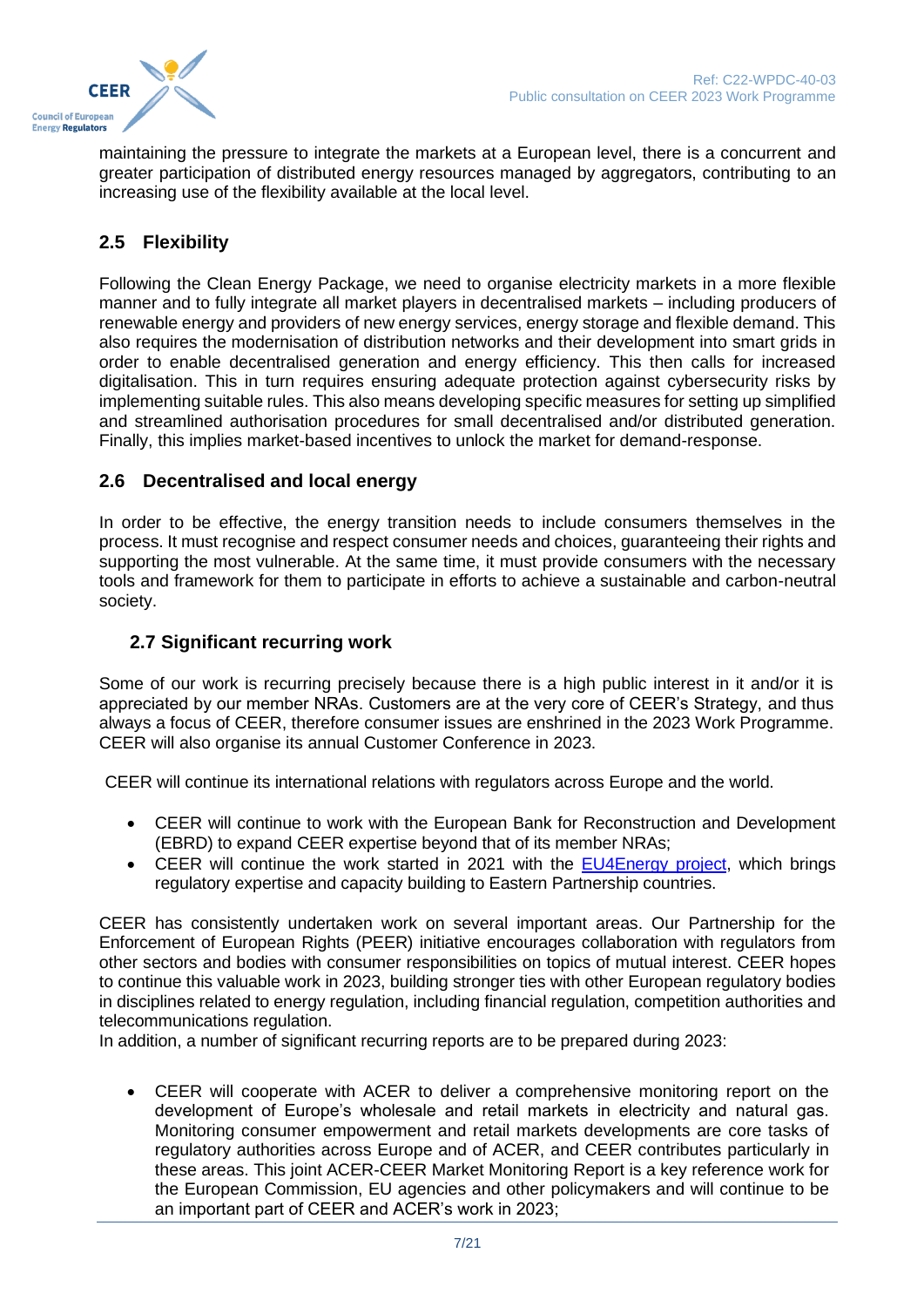

- CEER will continue to periodically measure Transmission System Operators' (TSO) cost efficiency to ensure that tariffs are based on efficient cost as stipulated by European law. The upcoming TSO Cost Efficiency Benchmark 2021 (TCB21) will be the sixth edition for electricity and the third for gas;
- CEER will work on the annual report on regulatory frameworks of European energy networks, which surveys implemented regulatory regimes; and
- CEER will prepare the Self-Assessment Status Report 2023 for the Roadmap to 2025 Well-Functioning Retail Energy Markets.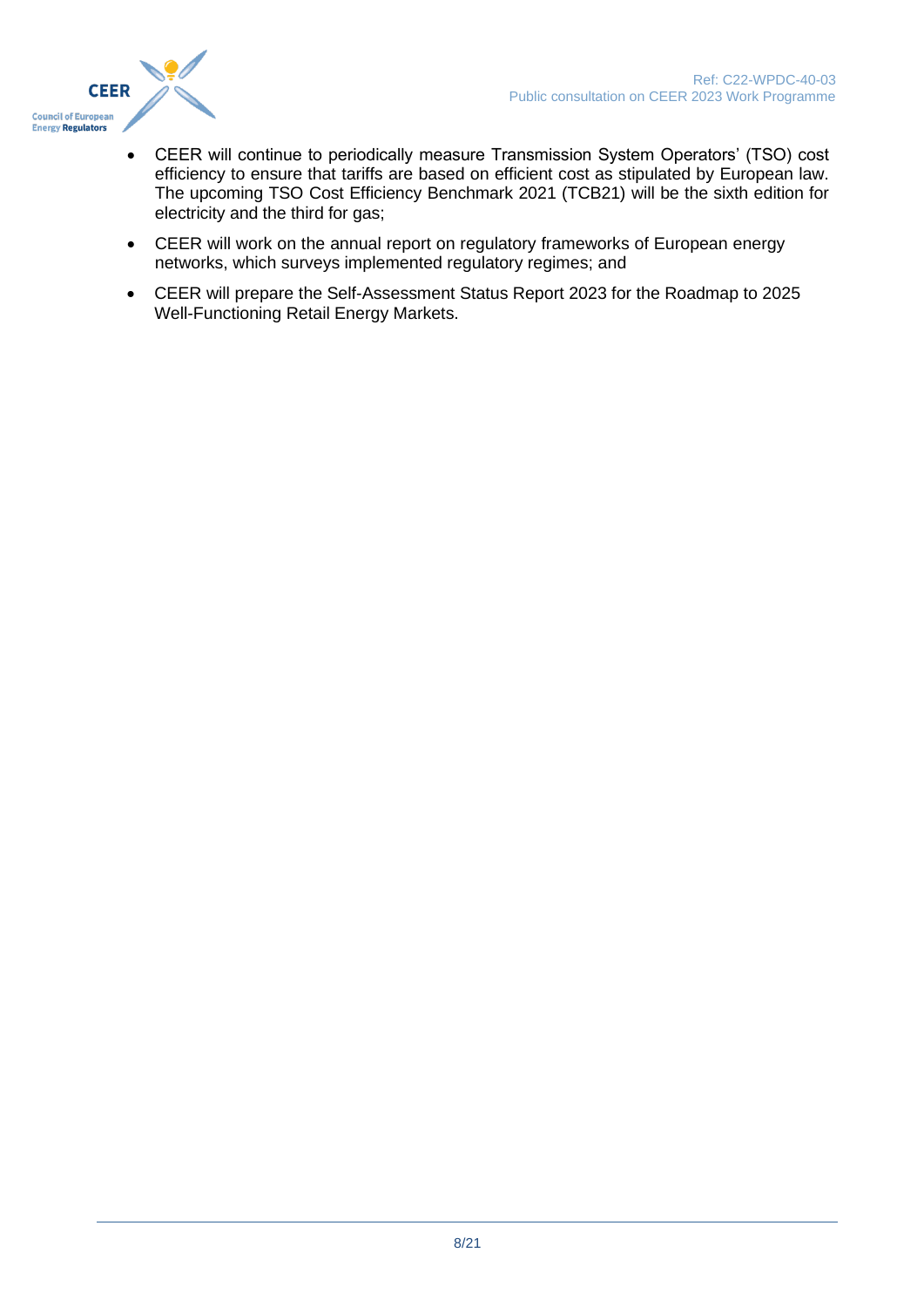



#### <span id="page-8-0"></span>**3. QUESTIONS FOR CONSULTATION**

The purpose of this public consultation is to increase transparency and to provide energy regulators with valuable feedback from those parties interested in shaping regulators' priorities. The present document will be open for public consultation **until 12 August 2022.**

We would, in particular, be interested in views on the following **questions for public consultation:**

- CEER proposes that the 2023 Work Programme should focus on the above-mentioned six priority areas from the 2022-2025 CEER Strategy. Whilst the areas themselves were consulted upon during the draft strategy public consultation, do you support the way these areas flow into the draft 2023 Work Programme?
- Within each priority area, do you think the Work Programme focuses on the right deliverables or should some be deleted or added? [Please note that not every aspect in each of the six core areas will be addressed in a single year's work programme.]
- On the individual work items (listed in section [4](#page-9-0) of the consultation paper), do you have any specific comments?

Stakeholders are invited to participate in the public consultation via a dedicated online [questionnaire](https://www.ceer.eu/2023-wp) on the CEER website.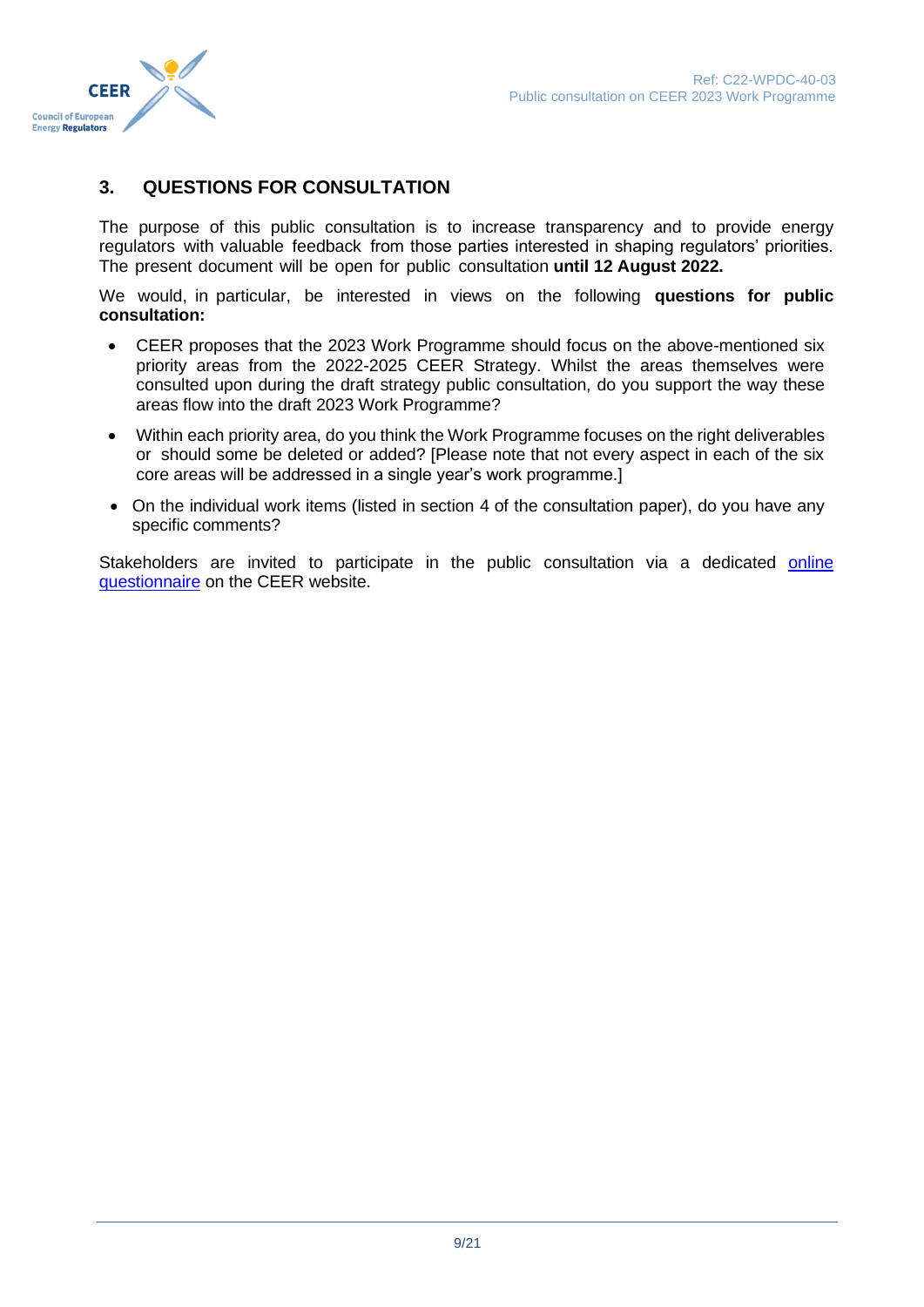

#### **4. DRAFT CEER WORK ITEMS FOR 2023**

<span id="page-9-0"></span>

| <b>Description/output</b><br><b>Outcome</b><br><b>Strategy core</b><br><b>Expected</b>                                                                                                                                                                                                                                                                                                                                                                                                                                                                                                                                                                                                                                                                                                                                                                                                                                                                                                                                                                                                                                                                                                                                                                                                                                                                                                                                                                   | <b>Expected</b> |
|----------------------------------------------------------------------------------------------------------------------------------------------------------------------------------------------------------------------------------------------------------------------------------------------------------------------------------------------------------------------------------------------------------------------------------------------------------------------------------------------------------------------------------------------------------------------------------------------------------------------------------------------------------------------------------------------------------------------------------------------------------------------------------------------------------------------------------------------------------------------------------------------------------------------------------------------------------------------------------------------------------------------------------------------------------------------------------------------------------------------------------------------------------------------------------------------------------------------------------------------------------------------------------------------------------------------------------------------------------------------------------------------------------------------------------------------------------|-----------------|
| start<br>area                                                                                                                                                                                                                                                                                                                                                                                                                                                                                                                                                                                                                                                                                                                                                                                                                                                                                                                                                                                                                                                                                                                                                                                                                                                                                                                                                                                                                                            | end time        |
| time                                                                                                                                                                                                                                                                                                                                                                                                                                                                                                                                                                                                                                                                                                                                                                                                                                                                                                                                                                                                                                                                                                                                                                                                                                                                                                                                                                                                                                                     |                 |
| Q3 2023<br>ACER-CEER<br>Q1 2023<br>This annual ACER-CEER Market Monitoring Report (MMR)<br>Monitoring consumer empowerment and retail<br>Consumer-<br><b>Energy Retail</b><br>aims to monitor consumer empowerment and retail<br>markets developments are core tasks of regulatory<br>centric<br>Markets and<br>markets developments across Europe. CEER will cooperate<br>authorities across Europe and ACER. This Joint<br>design<br>with ACER to deliver a comprehensive monitoring report<br>Monitoring Report is an established CEER activity<br>Consumer<br><b>Protection Report</b><br>to the European Parliament, investigating progress on the<br>and key reference work for the European<br>national implementation of European legislation focusing<br>Commission, EU Agencies and other policy makers.<br>on consumer protection and empowerment, as well as the<br>consumer experience in European energy markets. The<br>report will include detailed insights on retail market<br>developments, such as prices, price regulation measures<br>and market structures, as well as relevant and new<br>consumer issues such as energy poverty and active energy<br>consumption. The primary data source for the report<br>consists of the CEER national indicators and respective<br>surveys. Beyond presenting the key results of our<br>assessment of the functioning of the Internal Energy<br>Market (IEM) in 2022, the MMR also contains |                 |
| recommendations on how to address the remaining<br>identified barriers to the completion of the IEM.                                                                                                                                                                                                                                                                                                                                                                                                                                                                                                                                                                                                                                                                                                                                                                                                                                                                                                                                                                                                                                                                                                                                                                                                                                                                                                                                                     |                 |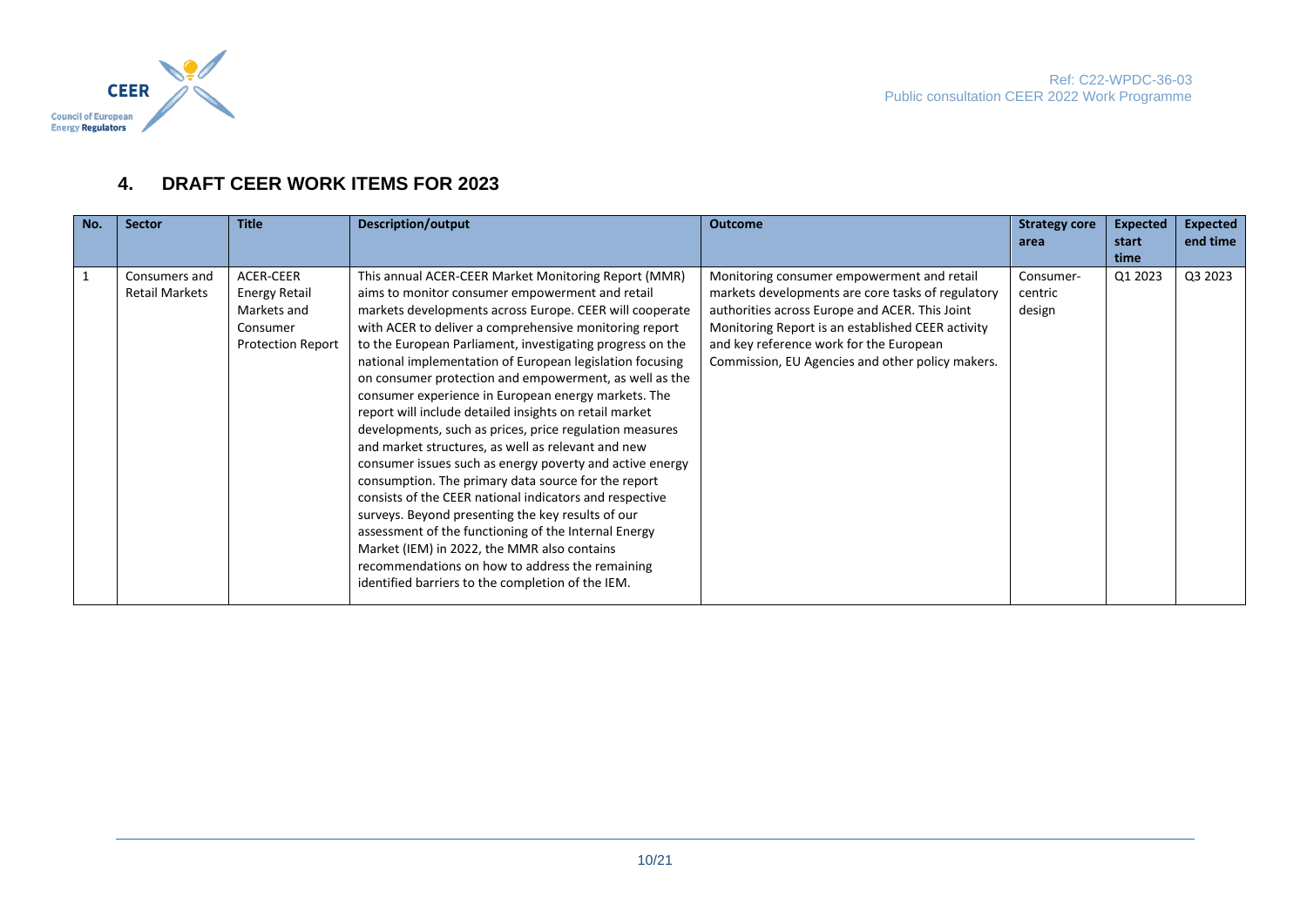

| No. | <b>Sector</b>                          | <b>Title</b>                                                                                     | <b>Description/output</b>                                                                                                                                                                                                                                                                                                                                                                                                                                                                                                                                                                                                                                                                                                                                                                                                                                                                                                                                                                                                                                         | <b>Outcome</b>                                                                                                                                                                | <b>Strategy core</b><br>area   | <b>Expected</b><br>start | <b>Expected</b><br>end time |
|-----|----------------------------------------|--------------------------------------------------------------------------------------------------|-------------------------------------------------------------------------------------------------------------------------------------------------------------------------------------------------------------------------------------------------------------------------------------------------------------------------------------------------------------------------------------------------------------------------------------------------------------------------------------------------------------------------------------------------------------------------------------------------------------------------------------------------------------------------------------------------------------------------------------------------------------------------------------------------------------------------------------------------------------------------------------------------------------------------------------------------------------------------------------------------------------------------------------------------------------------|-------------------------------------------------------------------------------------------------------------------------------------------------------------------------------|--------------------------------|--------------------------|-----------------------------|
|     |                                        |                                                                                                  |                                                                                                                                                                                                                                                                                                                                                                                                                                                                                                                                                                                                                                                                                                                                                                                                                                                                                                                                                                                                                                                                   |                                                                                                                                                                               |                                | time                     |                             |
|     | Consumers and<br><b>Retail Markets</b> | Report on<br>Consumer<br>Empowerment<br>and Protection<br>during and after<br>Crisis (scenarios) | In light of the recent crisis scenarios in the energy sector,<br>this deliverable will focus on the immediate and long-term<br>effects on consumers and energy retail markets. The<br>report aims to identify measures and strategies to protect<br>consumers during crisis scenarios, discuss options and<br>lessons learnt, and evaluate measures to facilitate the<br>evolution of retail markets and consumer protection.<br>Drawing from previous CEER work on crisis management<br>and consequences, such as the workshops on "Game"<br>Changing Crisis" (How current developments may change<br>consumer behaviour in the future. Loosing trust and<br>relaunching consumer activity), the report should also<br>review the European Commission's "Communication on<br>Tackling rising energy prices: a toolbox for action and<br>support". The document will reflect on the advantages<br>and disadvantages of different crisis management<br>instruments and identify regulatory measures to (re)build<br>consumer trust in a liberalised energy market. | The aim of the proposal is to evaluate crisis<br>measurements focusing on lessons learnt to<br>improve the retail market in general and consumer<br>protection in particular. | Consumer-<br>centric<br>design | Q1 2023                  | Q3 2023                     |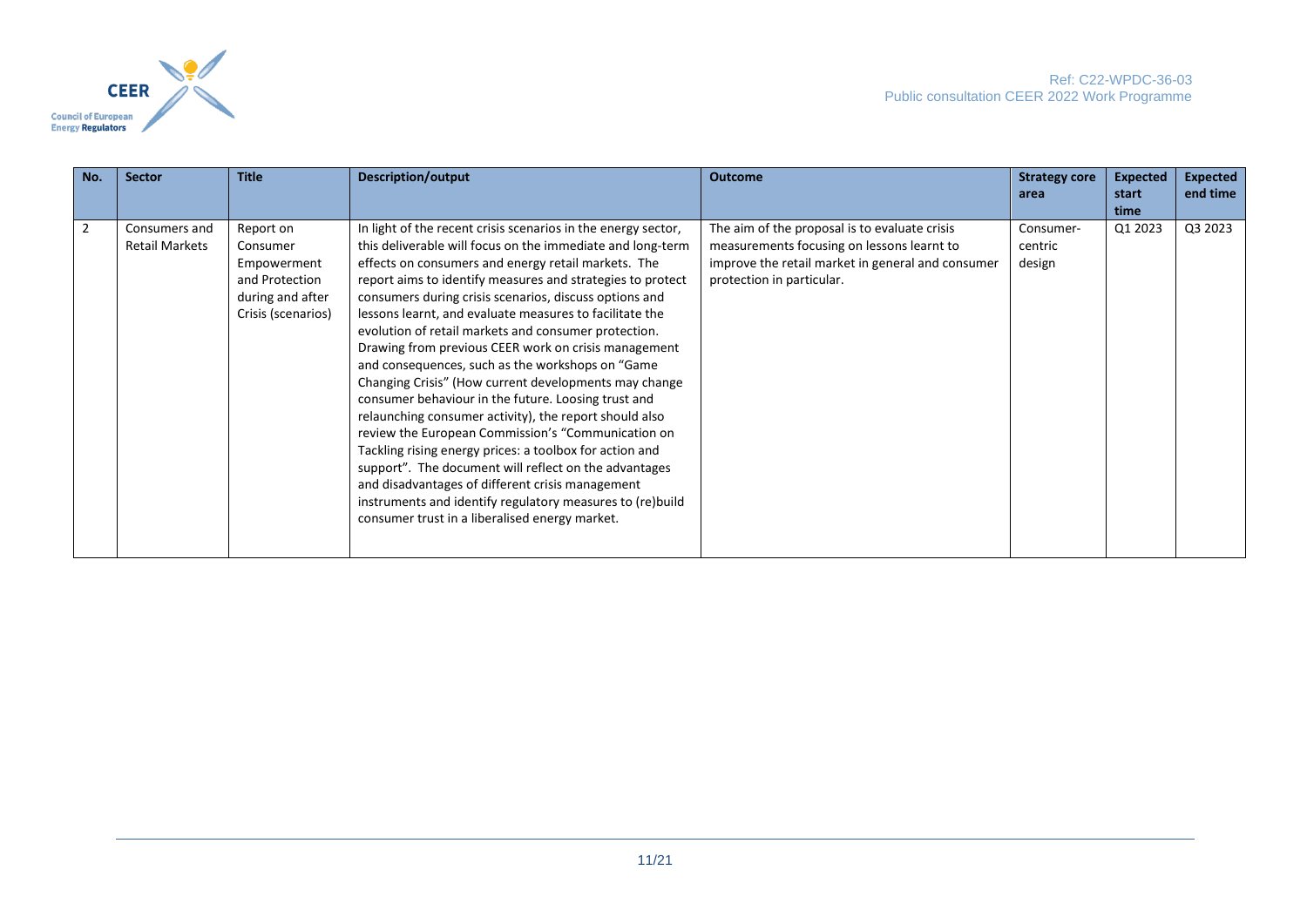

| No. | <b>Sector</b>                          | <b>Title</b>                                                                                                                             | <b>Description/output</b>                                                                                                                                                                                                                                                                                                                                                                                                                                                                                                                                                                                                          | <b>Outcome</b>                                                                                                                                                                                                                                                                                                                                                                                                                                                                                                                                                                                                                                                                                                                                                                                                                                                                                                                                                                                                                                                         | <b>Strategy core</b><br>area    | <b>Expected</b><br>start<br>time | <b>Expected</b><br>end time |
|-----|----------------------------------------|------------------------------------------------------------------------------------------------------------------------------------------|------------------------------------------------------------------------------------------------------------------------------------------------------------------------------------------------------------------------------------------------------------------------------------------------------------------------------------------------------------------------------------------------------------------------------------------------------------------------------------------------------------------------------------------------------------------------------------------------------------------------------------|------------------------------------------------------------------------------------------------------------------------------------------------------------------------------------------------------------------------------------------------------------------------------------------------------------------------------------------------------------------------------------------------------------------------------------------------------------------------------------------------------------------------------------------------------------------------------------------------------------------------------------------------------------------------------------------------------------------------------------------------------------------------------------------------------------------------------------------------------------------------------------------------------------------------------------------------------------------------------------------------------------------------------------------------------------------------|---------------------------------|----------------------------------|-----------------------------|
| 3   | Consumers and<br><b>Retail Markets</b> | Review of the<br>metrics in CEER's<br>2017 Handbook<br>for National<br><b>Energy Regulators</b><br>in light of the CEP<br>implementation | CEER acknowledges the fact that the 2017 Handbook for<br>National Energy Regulators and its metrics are dynamic by<br>nature since legislation evolves as well as national<br>circumstances. This means that CEER will look into<br>reviewing the metrics periodically and propose updates or<br>changes to the metrics and/or definitions when necessary.<br>In particular, CEER will verify whether the metrics have to<br>be adjusted or complemented with additional metrics<br>considering that most of the acts under the Clean Energy<br>for All Europeans Package (CEP) will have entered into<br>force by 1 January 2021. | In 2015, CEER developed a strategic high-level<br>paper outlining the framework of the<br>key characteristics of well-functioning retail energy<br>markets. In 2016, European<br>energy regulators committed to continue the<br>development of a forward-looking<br>framework for evaluating the performance of retail<br>energy markets and to prepare a<br>roadmap to 2025 well-functioning retail markets.<br>The development of this roadmap<br>aimed at competitive, reliable and innovative retail<br>markets as part of our pledge to<br>realise the 2020 Vision, a commitment also<br>expressed in ACER's Bridge to 2025:<br>Conclusions Paper.<br>This Handbook (C16-SC-46-04) has been developed<br>as a practical guide for NRAs<br>in the process of evaluating the performance of<br>their national retail energy markets.<br>By providing a clear description and purpose of<br>each metric as well as information<br>on how to quantify the metric and the source of<br>data, the handbook will facilitate<br>NRAs' assessment of their retail markets. | Well-<br>functioning<br>markets | Q1 2023                          | Q4 2023                     |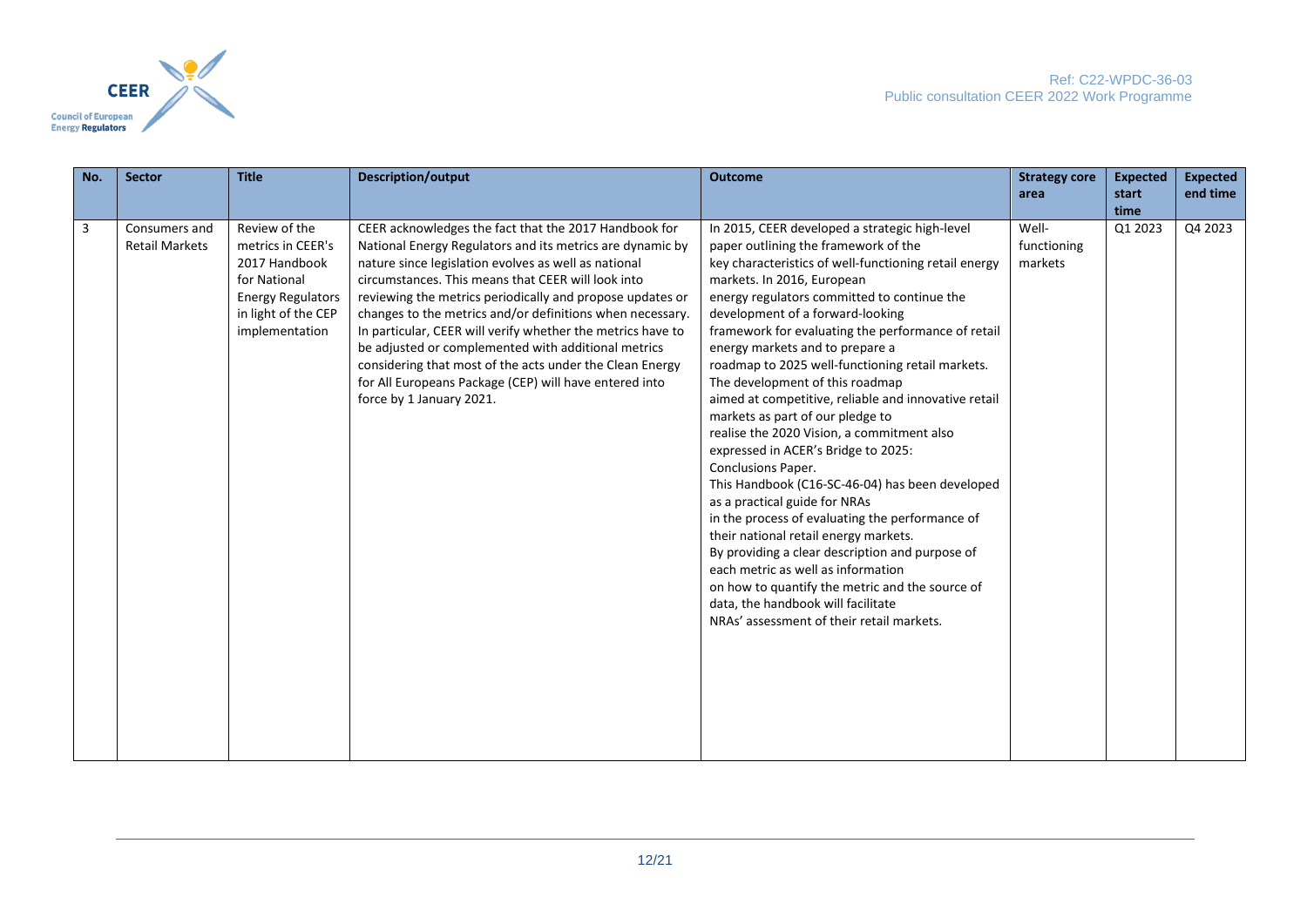

| No. | <b>Sector</b>                          | <b>Title</b>                                                                                                        | <b>Description/output</b>                                                                                                                                                                                                                                                                                                                                                                                                                                                                                                                                                                                                                                                                                                                                                                            | <b>Outcome</b>                                                                                                                                                                                                                                                                                                                                                                                                                                                                                                                                                                                                     | <b>Strategy core</b>                           | <b>Expected</b> | <b>Expected</b> |
|-----|----------------------------------------|---------------------------------------------------------------------------------------------------------------------|------------------------------------------------------------------------------------------------------------------------------------------------------------------------------------------------------------------------------------------------------------------------------------------------------------------------------------------------------------------------------------------------------------------------------------------------------------------------------------------------------------------------------------------------------------------------------------------------------------------------------------------------------------------------------------------------------------------------------------------------------------------------------------------------------|--------------------------------------------------------------------------------------------------------------------------------------------------------------------------------------------------------------------------------------------------------------------------------------------------------------------------------------------------------------------------------------------------------------------------------------------------------------------------------------------------------------------------------------------------------------------------------------------------------------------|------------------------------------------------|-----------------|-----------------|
|     |                                        |                                                                                                                     |                                                                                                                                                                                                                                                                                                                                                                                                                                                                                                                                                                                                                                                                                                                                                                                                      |                                                                                                                                                                                                                                                                                                                                                                                                                                                                                                                                                                                                                    | area                                           | start<br>time   | end time        |
| 4   | Consumers and<br><b>Retail Markets</b> | Self-Assessment<br><b>Status Report</b><br>2023 for the<br>Roadmap to Well-<br><b>Functioning Retail</b><br>Markets | This fifth Status Report continues to implement the<br>framework developed by CEER in its 2016 "Roadmap to<br>well-functioning retail energy markets in Europe". This<br>framework aims to deliver reliable, affordable, and simple-<br>to-use services to ensure the protection and<br>empowerment of consumers by 2025. The self-<br>assessment process can be described as a journey that<br>starts with data collection, a reflection, and a gap analysis,<br>leading to national recommendations and the monitoring<br>of their implementation.<br>The CEER Roadmap to well-functioning retail energy<br>markets in Europe is part of CEER's pledge to realise the<br>core principles of the CEER-BEUC 2020 Vision and the<br>objectives set out in ACER's Bridge to 2025: Conclusions<br>Paper | The main objective of this deliverable is to keep<br>track of the progress Member States are making<br>toward well-functioning retail electricity and gas<br>markets by 2025. CEER monitors and reports on<br>NRAs' self-assessment of national retail energy<br>markets on an annual basis until 2025. This<br>deliverable allows NRAs to identify gaps and areas<br>of improvement in their respective national retail<br>markets and to learn and apply good practices.                                                                                                                                         | Well-<br>functioning<br>markets                | Q2 2023         | Q4 2023         |
| 5   | Distribution<br>Systems                | <b>CEER</b><br>Cybersecurity<br>Report on<br>Europe's<br>Electricity and<br><b>Gas Sectors</b>                      | Mapping the state of play of respecting cybersecurity in<br>electricity and gas sectors.                                                                                                                                                                                                                                                                                                                                                                                                                                                                                                                                                                                                                                                                                                             | Traditional energy technologies are becoming<br>progressively more connected to modern, digital<br>technologies and networks. This increasing<br>digitalisation makes the energy system smarter and<br>enables consumers to better benefit from<br>innovative energy services. At the same time,<br>digitalisation creates significant risks as an<br>increased exposure to cyberattacks and<br>cybersecurity incidents potentially jeopardises the<br>security of energy supply and the privacy of<br>consumer data. The report will give a picture of the<br>state of play with the electricity and gas sectors. | Sustainable<br>and efficient<br>infrastructure | 2022            | 2023            |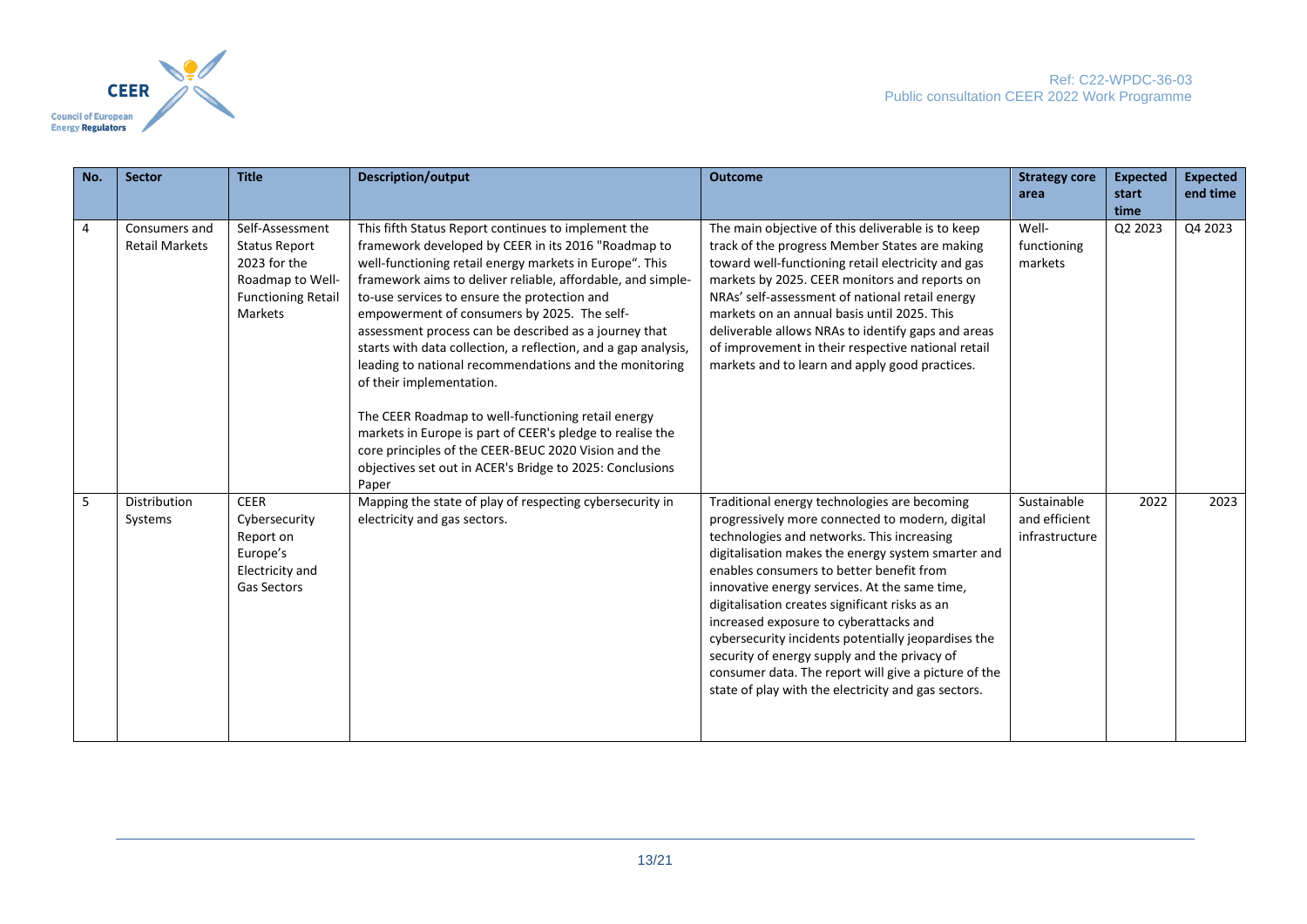

| No. | <b>Sector</b> | <b>Title</b>                                                                                                            | <b>Description/output</b>                                                                                                                                                                                                                                                                                                                                                                                                                                                                                                                                                                                                                                     | <b>Outcome</b>                                                                                                                                                                                                                                                                                                                                                                                                                                                                                                     | <b>Strategy core</b><br>area    | <b>Expected</b><br>start | <b>Expected</b><br>end time |
|-----|---------------|-------------------------------------------------------------------------------------------------------------------------|---------------------------------------------------------------------------------------------------------------------------------------------------------------------------------------------------------------------------------------------------------------------------------------------------------------------------------------------------------------------------------------------------------------------------------------------------------------------------------------------------------------------------------------------------------------------------------------------------------------------------------------------------------------|--------------------------------------------------------------------------------------------------------------------------------------------------------------------------------------------------------------------------------------------------------------------------------------------------------------------------------------------------------------------------------------------------------------------------------------------------------------------------------------------------------------------|---------------------------------|--------------------------|-----------------------------|
| 6   | Electricity   | <b>High Market</b><br><b>Prices Report</b>                                                                              | Energy commodity prices have reached unprecedented<br>high levels across Europe. While various factors have<br>contributed to the high energy prices in Europe, the main<br>driver is the surge in the price of natural gas. CEER will<br>continue to engage with stakeholders and NRAs to display<br>the reasons and state of play of the high market prices<br>across Europe.                                                                                                                                                                                                                                                                               | The report will contribute to the understanding of<br>the high market prices and will shed light on<br>missing cross-border interconnections that in case<br>of further development contribute to well-<br>functioning markets and mitigate price spikes in<br>times of crisis.                                                                                                                                                                                                                                    | Well-<br>functioning<br>markets | time<br>2022             | 2023                        |
| 7   | Electricity   | <b>RES Support</b><br>Systems Report                                                                                    | The report is aimed to map the current approach to foster<br>renewable energy deployment as defined by the<br>Renewable Energy Directive 2018/2001/EU (RED II) in the<br>EU. This report is prepared every two years.                                                                                                                                                                                                                                                                                                                                                                                                                                         | The report will reflect the progress with RES<br>integration which provides flexibility and<br>contributes to decarbonisation goals.                                                                                                                                                                                                                                                                                                                                                                               | Energy<br>System<br>Integration | 2022                     | 2023                        |
| 8   | Gas           | Accompanying<br>the Hydrogen and<br><b>Decarbonised Gas</b><br>Market Package<br>along the<br>legislative process<br>Ш. | CEER will continue to accompany the Hydrogen and<br>Decarbonised Gas Market Package's legislative process<br>and react jointly to proposals introduced by the European<br>institutions. Building on the work done in 2022, a Fast<br>Response Team will continue to assess CEER's position on<br>the legislative proposals. Depending on legislative<br>developments, it will flexibly implement several different<br>work items. Such flexible work items could include drafting<br>position papers, proposals for legislative amendments and<br>briefing packs or organising CEER discussions, webinars or<br>workshops with various external stakeholders. | The legislative proposals related to the Hydrogen<br>and Decarbonised Gas Market Package are highly<br>relevant to the European energy transition and<br>thus to energy system integration. And, NRAs will<br>have a key role in carrying out the many of the<br>package's requirements. The topics discussed in<br>the Package have the potential to shape the<br>European Energy Market for the coming decades.<br>Hence, it is crucial to stimulate a discussion on how<br>to empower consumers in the process. | Energy<br>System<br>Integration | Ongoing                  | 2023                        |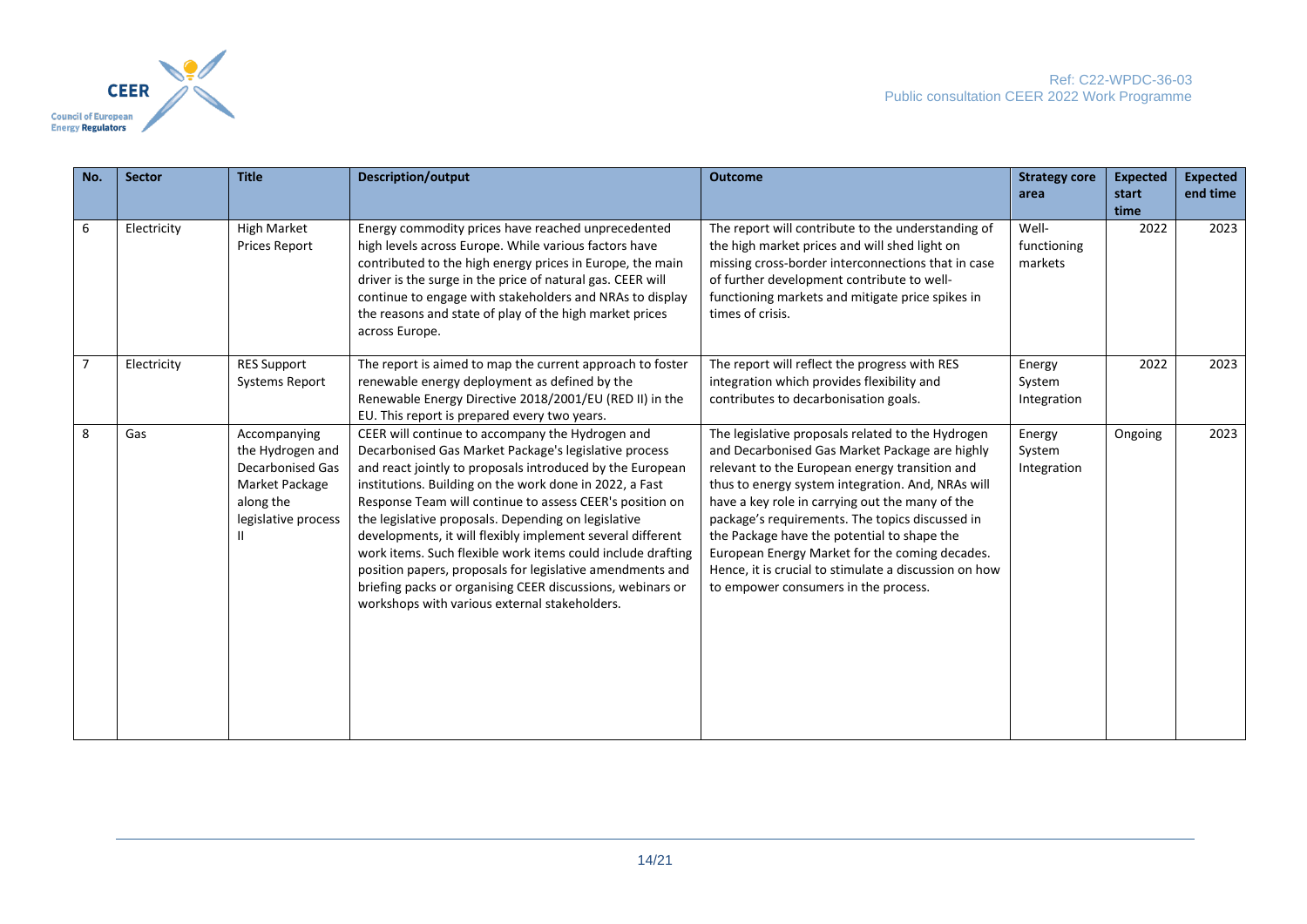

| No. | <b>Sector</b> | <b>Title</b>                                                                                                                                                                                                                                               | <b>Description/output</b>                                                                                                                                                                                                                                                                                                                                                                                                                                                                                                                                                                                                                                                                                                                                                                                                                                                                                                                                                  | <b>Outcome</b>                                                                                                                                                                                                                                                                                                                                                                                    | <b>Strategy core</b><br>area                   | <b>Expected</b><br>start<br>time | <b>Expected</b><br>end time |
|-----|---------------|------------------------------------------------------------------------------------------------------------------------------------------------------------------------------------------------------------------------------------------------------------|----------------------------------------------------------------------------------------------------------------------------------------------------------------------------------------------------------------------------------------------------------------------------------------------------------------------------------------------------------------------------------------------------------------------------------------------------------------------------------------------------------------------------------------------------------------------------------------------------------------------------------------------------------------------------------------------------------------------------------------------------------------------------------------------------------------------------------------------------------------------------------------------------------------------------------------------------------------------------|---------------------------------------------------------------------------------------------------------------------------------------------------------------------------------------------------------------------------------------------------------------------------------------------------------------------------------------------------------------------------------------------------|------------------------------------------------|----------------------------------|-----------------------------|
| 9   | Gas           | Regulators'<br>reflections on<br>enabling the<br>injection of<br>renewable and<br>low-carbon gases<br>and ensuring their<br>access to the<br>wholesale<br>market, including<br>any impacts on<br>the functioning<br>and design of<br>entry-exit<br>systems | Building on their work in 2022, CEER will continue to<br>reflect on enabling the injection of renewable and low-<br>carbon gases and ensuring their access to the wholesale<br>market. This is a particularly hot topic in light of the<br>Hydrogen and Gas Market Decarbonisation Package and<br>will need further reflection from regulators in 2023. The<br>paper will aim to clarify the scope entry-exit systems for<br>decarbonised gases to avoid misinterpretations and over-<br>regulation of the distribution level. Moreover, NRAs will<br>aim to ensure the participation of local producers in the<br>wholesale market via alternative solutions to full<br>integration of transmission and distribution levels. This<br>work item will be conducted with a certain flexibility<br>regarding the ongoing legislative process in the European<br>institutions and to the activities done under the Hydrogen<br>and Decarbonised Gas Markets Package work item. | A clear definition of entry-exit tariff systems is<br>crucial to the well-functioning of the European<br>energy market. It will help increase the reliability<br>and security of the system on both transmission<br>and distribution systems as well as ensure the<br>involvement of different stakeholders and<br>competition on the market.                                                     | Well-<br>functioning<br>markets                | 2022                             | 2023                        |
| 10  | Gas           | Targeted<br>recommendations<br>on storage<br>regulation to<br>support security<br>of supply                                                                                                                                                                | CEER proposes to continue working on the topic of gas<br>storage and to develop regulators' recommendations on<br>newly proposed legislation on security of supply and<br>decarbonisation. CEER will continue to engage with<br>different stakeholders to discuss regulators' proposals on<br>energy storage more broadly. The aim is to receive<br>feedback from infrastructure operators and market<br>players on the need for regulation.                                                                                                                                                                                                                                                                                                                                                                                                                                                                                                                               | The planned Advice will deal with some of the key<br>questions of sustainable and efficient<br>infrastructure management and development for<br>gas storage. Building on already established<br>positions, it will elaborate more detailed proposals<br>in relation to market developments. It will develop<br>new common stances which can be used for<br>advocacy purposes on a European level. | Sustainable<br>and efficient<br>infrastructure | 2022                             | 2023                        |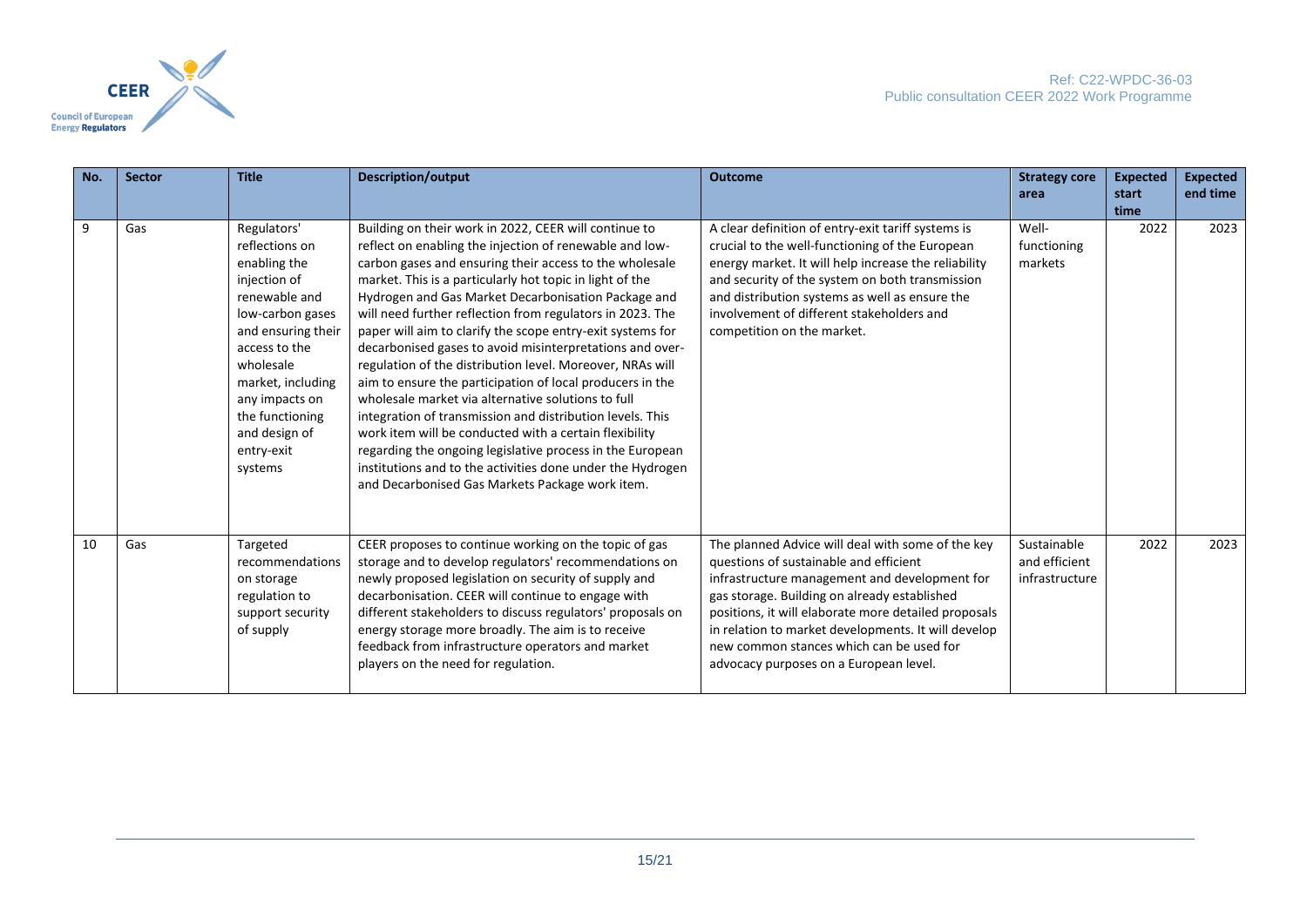

| No. | <b>Sector</b>              | <b>Title</b>                                                                           | <b>Description/output</b>                                                                                                                                                                                                                                                                                                                                                                                                                                                                                                                                                                                                                                                                                                                                                                              | <b>Outcome</b>                                                                                                                                                                                                                                                                                                                                                                                                                                                                                                                                                                                                                                                                                                                                                                                      | <b>Strategy core</b>            | <b>Expected</b> | <b>Expected</b> |
|-----|----------------------------|----------------------------------------------------------------------------------------|--------------------------------------------------------------------------------------------------------------------------------------------------------------------------------------------------------------------------------------------------------------------------------------------------------------------------------------------------------------------------------------------------------------------------------------------------------------------------------------------------------------------------------------------------------------------------------------------------------------------------------------------------------------------------------------------------------------------------------------------------------------------------------------------------------|-----------------------------------------------------------------------------------------------------------------------------------------------------------------------------------------------------------------------------------------------------------------------------------------------------------------------------------------------------------------------------------------------------------------------------------------------------------------------------------------------------------------------------------------------------------------------------------------------------------------------------------------------------------------------------------------------------------------------------------------------------------------------------------------------------|---------------------------------|-----------------|-----------------|
|     |                            |                                                                                        |                                                                                                                                                                                                                                                                                                                                                                                                                                                                                                                                                                                                                                                                                                                                                                                                        |                                                                                                                                                                                                                                                                                                                                                                                                                                                                                                                                                                                                                                                                                                                                                                                                     | area                            | start           | end time        |
|     |                            |                                                                                        |                                                                                                                                                                                                                                                                                                                                                                                                                                                                                                                                                                                                                                                                                                                                                                                                        |                                                                                                                                                                                                                                                                                                                                                                                                                                                                                                                                                                                                                                                                                                                                                                                                     |                                 | time            |                 |
| 11  | Gas                        | The influence of<br>new EU LNG<br>terminals on the<br>future European<br>energy market | For this work item, CEER will analyse the new EU LNG<br>projects planned for the coming years. These new projects<br>are in many cases arising from the need to reinforce<br>security of supply for European consumers in the current<br>energy context, which is impacted by the Russian war in<br>Ukraine, the capacity allocation mechanisms as well as<br>access conditions and their influence on the European<br>Energy Market. The Position Paper could also analyse the<br>newly available information on gas prices and put them in<br>context with other recent developments in European LNG<br>terminals in 2022 and 2023.                                                                                                                                                                  | LNG will be one of the key technologies supporting<br>the European institutions in the process of<br>decarbonisation. CEER will thus advise on the role<br>of LNG in this process and assess the influence of<br>the new projects proposed. In doing so, CEER<br>intends to give feedback on the European<br>Commission's policy & legislation on LNG so that it<br>can better accommodate any upcoming regulatory<br>changes and ensure a true level playing field within<br>the European LNG market.                                                                                                                                                                                                                                                                                              | Well-<br>functioning<br>markets | 2022            | 2023            |
| 12  | International<br>Relations | <b>CEER Strategy</b><br>Document for<br>International<br><b>Activities</b>             | CEER will develop a new strategic document for its<br>international activities. It will update the previous strategy<br>for international activities from 2013 where possible and<br>will develop new priorities and activities where necessary.<br>During this update of CEER's strategy for international<br>activities, the European Commission's new international<br>energy strategy will also be taken into account and its<br>priorities will be aligned. The document will set out CEER's<br>strategy for its international cooperation efforts with<br>fellow regulators and regional regulatory associations<br>worldwide. It will focus on the main objectives of our<br>international dialogue and illustrate some of the activities<br>CEER is engaged in that contribute to these goals. | The CEER Strategy for International Activities feeds<br>into the broader core area of "Well-functioning<br>markets" as it will lay out CEER's strategy in terms<br>of its international cooperation efforts with fellow<br>regulators and regional regulatory associations<br>worldwide. This is particularly important in a time<br>of geopolitical conflict in the close European<br>neighbourhood when many countries are<br>reconsidering their sources for reliable and secure<br>energy supply. The new strategy will focus on the<br>main objectives of CEER's international dialogue<br>with external stakeholders worldwide and will thus<br>contribute to strengthening the further<br>development of the EU internal energy market<br>(e.g. possible extension in the EU neighbourhood). | Well-<br>functioning<br>markets | Q1 2023         | Q3 2023         |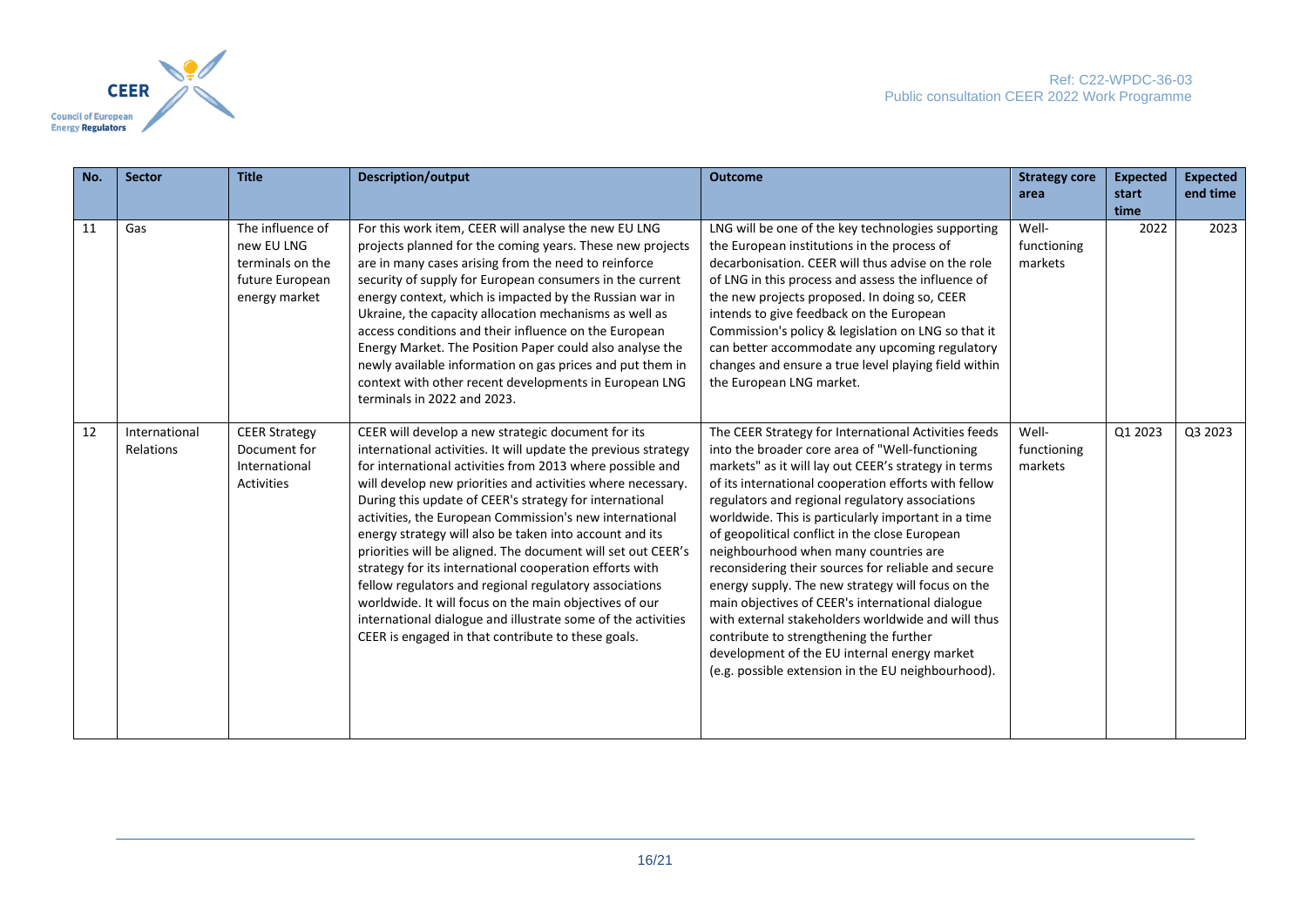

| No. | <b>Sector</b>                           | <b>Title</b>                                                  | <b>Description/output</b>                                                                                                                                                                                                                                                                                                                                                                                                                                                                                                                                                                                                                                                                                                                                                                                                                                                                                                                                                                                                                                        | <b>Outcome</b>                                                                                                                                                                                                                                                                                                                                                                                                                                                                                                                                                                                                                                                                                                                                   | <b>Strategy core</b><br>area                                        | <b>Expected</b><br>start | <b>Expected</b><br>end time |
|-----|-----------------------------------------|---------------------------------------------------------------|------------------------------------------------------------------------------------------------------------------------------------------------------------------------------------------------------------------------------------------------------------------------------------------------------------------------------------------------------------------------------------------------------------------------------------------------------------------------------------------------------------------------------------------------------------------------------------------------------------------------------------------------------------------------------------------------------------------------------------------------------------------------------------------------------------------------------------------------------------------------------------------------------------------------------------------------------------------------------------------------------------------------------------------------------------------|--------------------------------------------------------------------------------------------------------------------------------------------------------------------------------------------------------------------------------------------------------------------------------------------------------------------------------------------------------------------------------------------------------------------------------------------------------------------------------------------------------------------------------------------------------------------------------------------------------------------------------------------------------------------------------------------------------------------------------------------------|---------------------------------------------------------------------|--------------------------|-----------------------------|
| 13  | Legal Affairs                           | Public workshop<br>on the LAC<br>TSO/DSO<br>unbundling report | CEER legal experts will organise a public workshop with<br>participation of external stakeholders to present the<br>results of the latest unbundling report. The focus of this<br>public workshop will be on the most recent developments<br>in the unbundling practice and unbundling related<br>novelties introduced in the most recent legislative acts<br>(e.g. Gas Package).                                                                                                                                                                                                                                                                                                                                                                                                                                                                                                                                                                                                                                                                                | This public workshop on CEER's unbundling report<br>is based on one of the key pillars of Europe's<br>internal energy market, the liberalisation of the<br>electricity and gas market. Reminding participants<br>of the key principles of a consumer-centric market<br>design, it will also highlight consumer rights and<br>protection related to unbundling issues as<br>implemented in the Hydrogen and Decarbonised<br>Gas Markets Package.                                                                                                                                                                                                                                                                                                  | Well-<br>functioning<br>markets;<br>Energy<br>System<br>Integration | time<br>2023             | 2023                        |
| 14  | Market Integrity<br>and<br>Transparency | Financial<br>Regulation and<br>the links to REMIT             | Gas and electricity markets have their own dedicated<br>regulation to address market abuse and transparency -<br>the REMIT. Recently, there have been some attempts to<br>revise the existing legislation in a restrictive way and<br>replace energy regulators with financial regulators in<br>supervisory tasks for the concerned products. CEER has<br>publicly stated that this would be inappropriate,<br>inconsistent, and inefficient considering the experience<br>gained in this field by energy regulators. NRAs must<br>regularly coordinate with national and European financial<br>regulatory authorities to ensure proper energy market<br>functioning from a regulatory perspective. Moreover, the<br>recent increases in wholesale electricity and gas prices, as<br>well as in CO <sub>2</sub> emission certificates, led to increased<br>margin requirements by Clearing Houses, potentially<br>precipitating supplier insolvencies. CEER will continue to<br>monitor this specific situation in order to ensure proper<br>market functioning. | Recently, there have been some attempts to revise<br>the existing legislation in a restrictive way and<br>replace energy regulators with financial regulators<br>in supervisory tasks for the concerned products.<br>CEER has stated publicly, in the response to the<br>European Securities and Markets Authority (ESMA)<br>Consultation Paper on MiFID II review report on<br>position limits and position management, that this<br>would be inappropriate, inconsistent, and<br>inefficient considering the experience gained in this<br>field by energy regulators. This deliverable is kept<br>in case further public actions are needed in this<br>respect (e.g. responses to public consultations,<br>position papers, official letters). | Well-<br>functioning<br>markets                                     | Q1 2023                  | Q4 2023                     |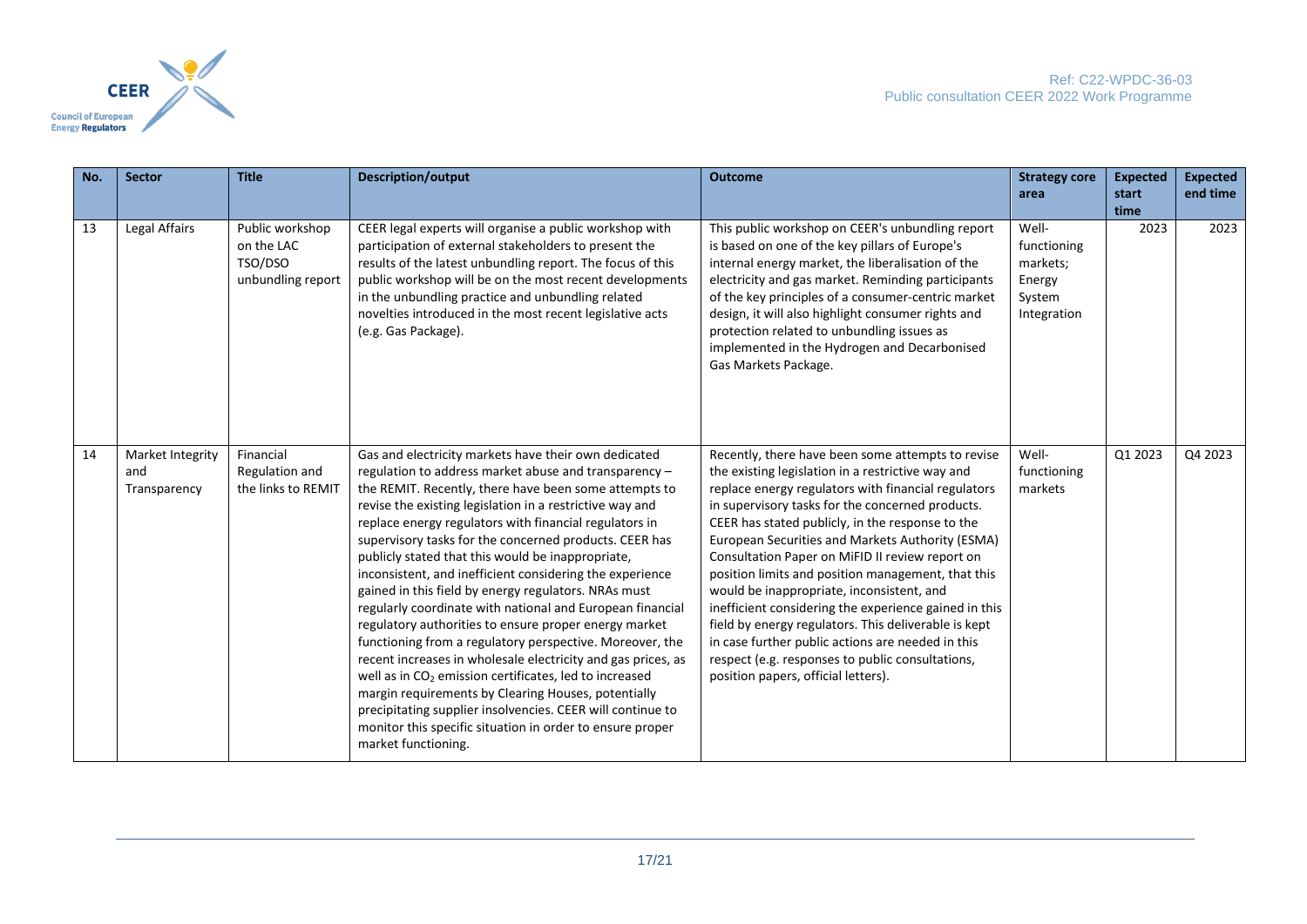

| No. | <b>Sector</b>                | <b>Title</b>                                                    | <b>Description/output</b>                                                                                                                                                                                                                                                                                                                                                                                                                                                                                                                                                                                                                                                                                                                                                                                                                                                                                                                                                                  | <b>Outcome</b>                                                                                                                                                                                                                                                                                                                                                                                                                                                                                                                                                                                                                                                                                             | <b>Strategy core</b>            | <b>Expected</b> | <b>Expected</b> |
|-----|------------------------------|-----------------------------------------------------------------|--------------------------------------------------------------------------------------------------------------------------------------------------------------------------------------------------------------------------------------------------------------------------------------------------------------------------------------------------------------------------------------------------------------------------------------------------------------------------------------------------------------------------------------------------------------------------------------------------------------------------------------------------------------------------------------------------------------------------------------------------------------------------------------------------------------------------------------------------------------------------------------------------------------------------------------------------------------------------------------------|------------------------------------------------------------------------------------------------------------------------------------------------------------------------------------------------------------------------------------------------------------------------------------------------------------------------------------------------------------------------------------------------------------------------------------------------------------------------------------------------------------------------------------------------------------------------------------------------------------------------------------------------------------------------------------------------------------|---------------------------------|-----------------|-----------------|
|     |                              |                                                                 |                                                                                                                                                                                                                                                                                                                                                                                                                                                                                                                                                                                                                                                                                                                                                                                                                                                                                                                                                                                            |                                                                                                                                                                                                                                                                                                                                                                                                                                                                                                                                                                                                                                                                                                            | area                            | start<br>time   | end time        |
| 15  | Regulatory<br>Benchmarking   | Assessment of<br>the internal<br>organisation of<br><b>NRAs</b> | CEER will examine the internal organisation of NRAs, in<br>particular (1) how it has changed over time (possibly<br>reflecting the focus areas/tasks of NRAs) - e.g. which<br>departments have been formed/what transformations<br>there have been; how NRAs internally organise<br>participation in CEER WGs; and (2) what NRAs are doing<br>now to be attractive employers (because expertise is our<br>main asset) $-$ e.g. whether there are fringe benefits,<br>efforts to become a modern employer (e.g. internal<br>emission reduction measures), flexible working<br>arrangements (including for parents), education and<br>training etc.                                                                                                                                                                                                                                                                                                                                          | The deliverable investigates how NRAs deal with<br>innovation and how they use digitalisation in their<br>organisational setup, and how they keep evolving<br>as organisations. At a meta level, the deliverable<br>relates to all the CEER core areas, as it enables<br>NRAs to deliver on all of them.<br>The first part of the report is meant as a structured<br>analysis. The second part will rely heavily on case<br>studies (which can serve as good practices).                                                                                                                                                                                                                                   | Consumer-<br>centric<br>design  | 2022            | 2023            |
| 16  | Recurring/Cross-<br>sectoral | Regulatory<br>Frameworks<br>Report 2023                         | The Regulatory Frameworks Report (RFR) is an annual<br>report which delivers a general overview about the<br>implemented national energy regulatory regimes,<br>efficiency developments and an analysis of the overall<br>determination of capital costs. This report was previously<br>named as the Investment Conditions Report. The report is<br>popular among stakeholders as it provides a clear<br>overview of the national regulatory regimes for the energy<br>sector. Market participants and other stakeholders use the<br>RFR to identify the regulatory regime in certain countries.<br>TSOs/DSOs can benchmark how other countries deal with<br>the financial issues they face, which are reflected in the<br>regulatory frameworks. NRAs tend to use the RFR to<br>compare their own regulatory regimes to those in other<br>countries. It can therefore be considered as a highly<br>informative CEER report. The 2023 report will be the<br>twelfth edition of the report. | Regulatory frameworks are conditional to many<br>financial issues TSOs and DSOs face, including<br>financial issues related to internal energy market.<br>The RFR is a report relevant for CEER in general and<br>is one of the top downloaded CEER publications.<br>Market participants and other stakeholders use the<br>RFR to identify regulatory regimes in certain<br>countries. TSOs/DSOs can benchmark how other<br>countries deal with the financial issues they face,<br>which are reflected in the regulatory frameworks.<br>NRAs tend to use the RFR to compare their own<br>regulatory regimes to those in other countries.<br>Therefore, the aim of the report is to inform<br>stakeholders. | Well-<br>functioning<br>markets | 2022            | 2023            |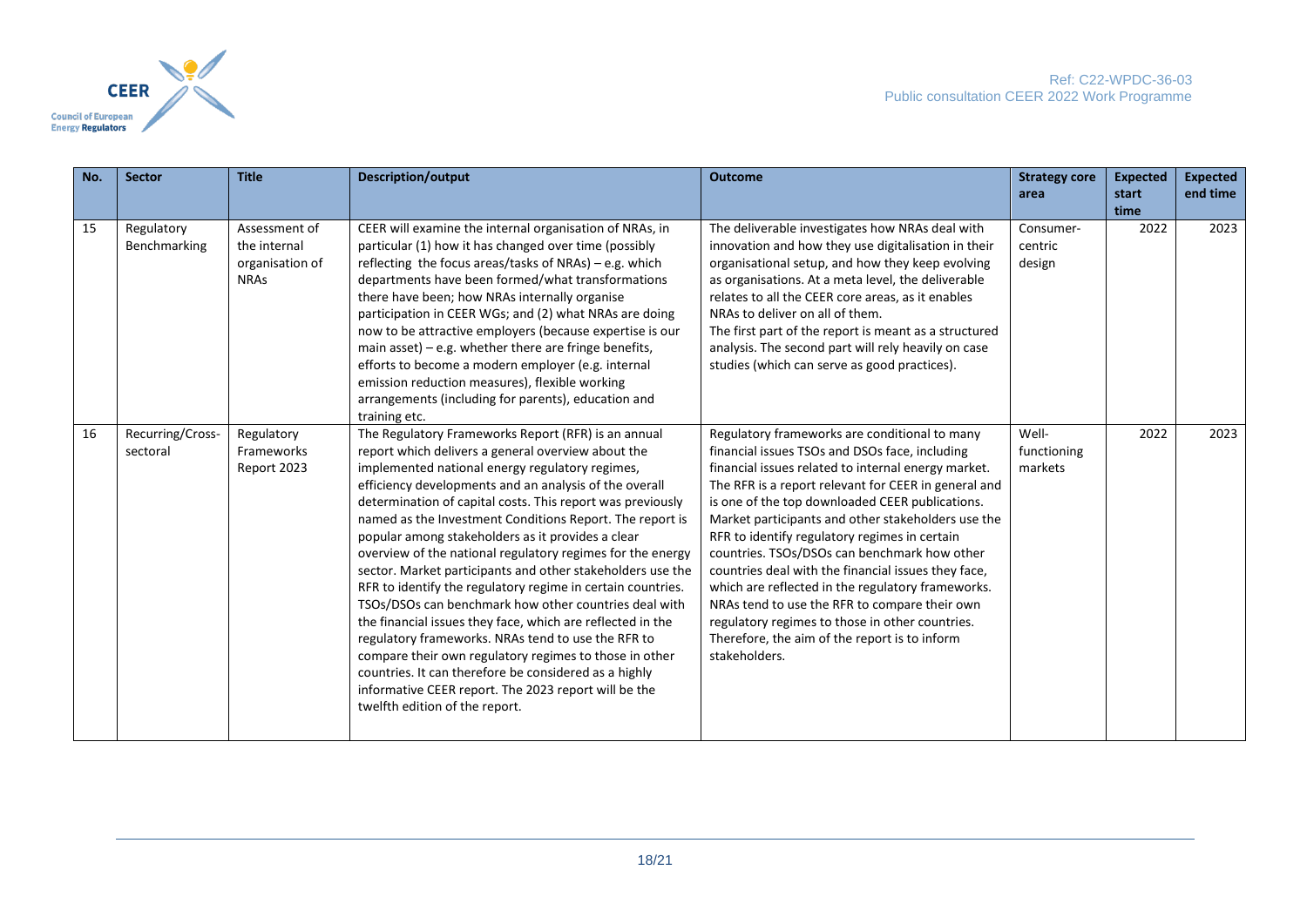

| No. | <b>Sector</b>                | <b>Title</b>                            | Description/output                                                                                                                                                                                                                                                                                                                                                                                                                                                                                                                                                                                                                                                                                                                    | <b>Outcome</b>                                                                                                                                                                                 | <b>Strategy core</b><br>area                   | <b>Expected</b><br>start<br>time | <b>Expected</b><br>end time |
|-----|------------------------------|-----------------------------------------|---------------------------------------------------------------------------------------------------------------------------------------------------------------------------------------------------------------------------------------------------------------------------------------------------------------------------------------------------------------------------------------------------------------------------------------------------------------------------------------------------------------------------------------------------------------------------------------------------------------------------------------------------------------------------------------------------------------------------------------|------------------------------------------------------------------------------------------------------------------------------------------------------------------------------------------------|------------------------------------------------|----------------------------------|-----------------------------|
| 17  | Recurring/Cross-<br>sectoral | TCB21 - Cost<br>Efficiency<br>Benchmark | The TSO Cost Efficiency Benchmark is a CEER deliverable<br>that periodically measures the TSO cost efficiency. Such a<br>benchmark aims to ensure that tariffs are based on<br>efficient costs as stipulated by European law, which is an<br>important mandate for regulators. The benchmark helps<br>to identify the TSOs that are working efficiently and those<br>whose work could be improved. The upcoming TSO Cost<br>Efficiency Benchmark 2021 (TCB21) will be the sixth<br>edition for electricity and the third for gas. The deliverable<br>will include a consultancy to do the research and prepare<br>the final reports. The research will likely again include<br>several workshops for the participating NRAs and TSOs. | The Cost Efficiency Benchmark Report will show to<br>what extent TSOs facilitate sustainable and<br>efficient infrastructure which will also serve as a<br>signal for improvement if required. | Sustainable<br>and efficient<br>infrastructure | Q1 2021                          | 2023                        |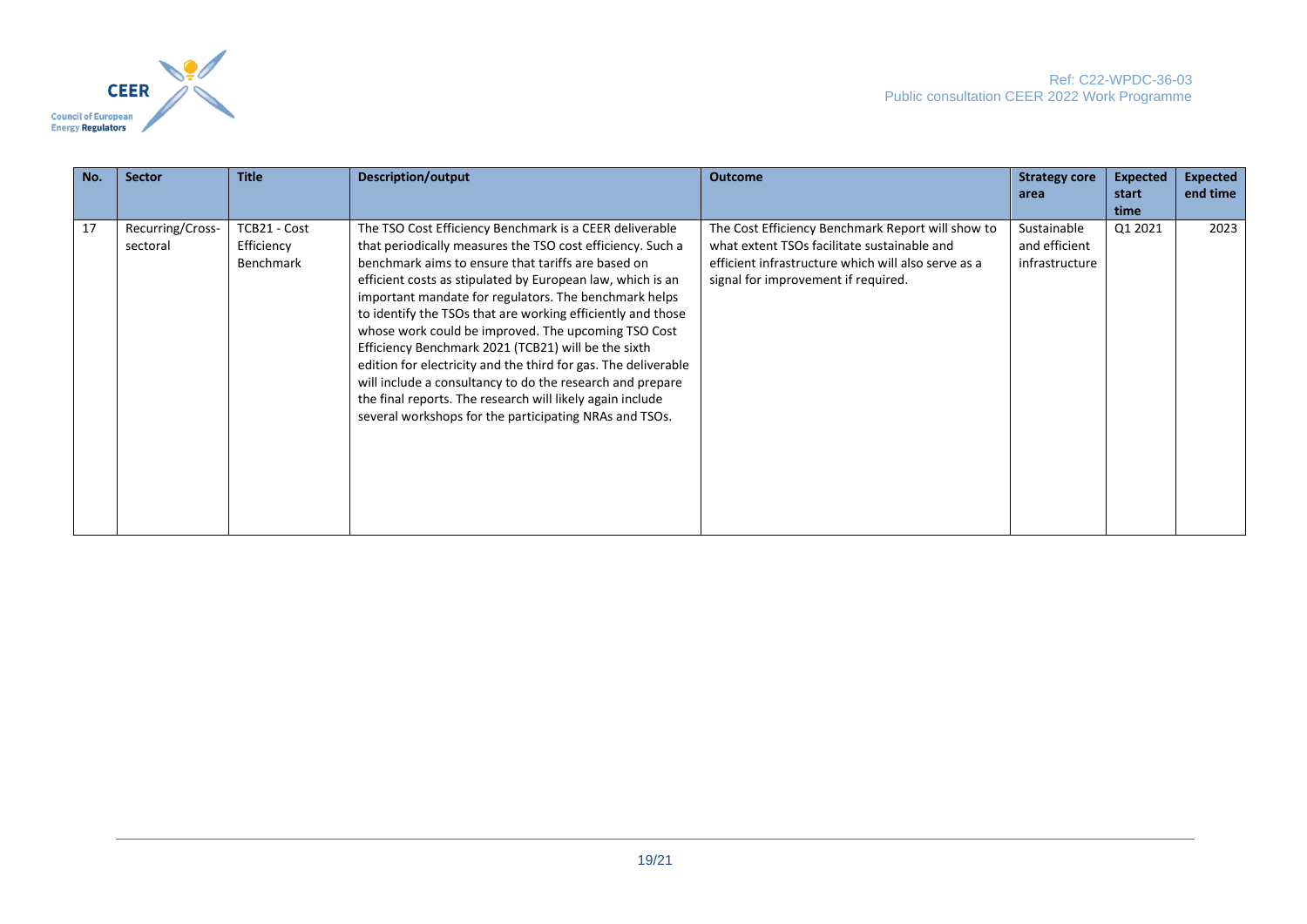#### <span id="page-19-0"></span>**5. NEXT STEPS**

Following a review of the comments received to this consultation, CEER aims to publish the final 2023 Work Programme in January 2023.